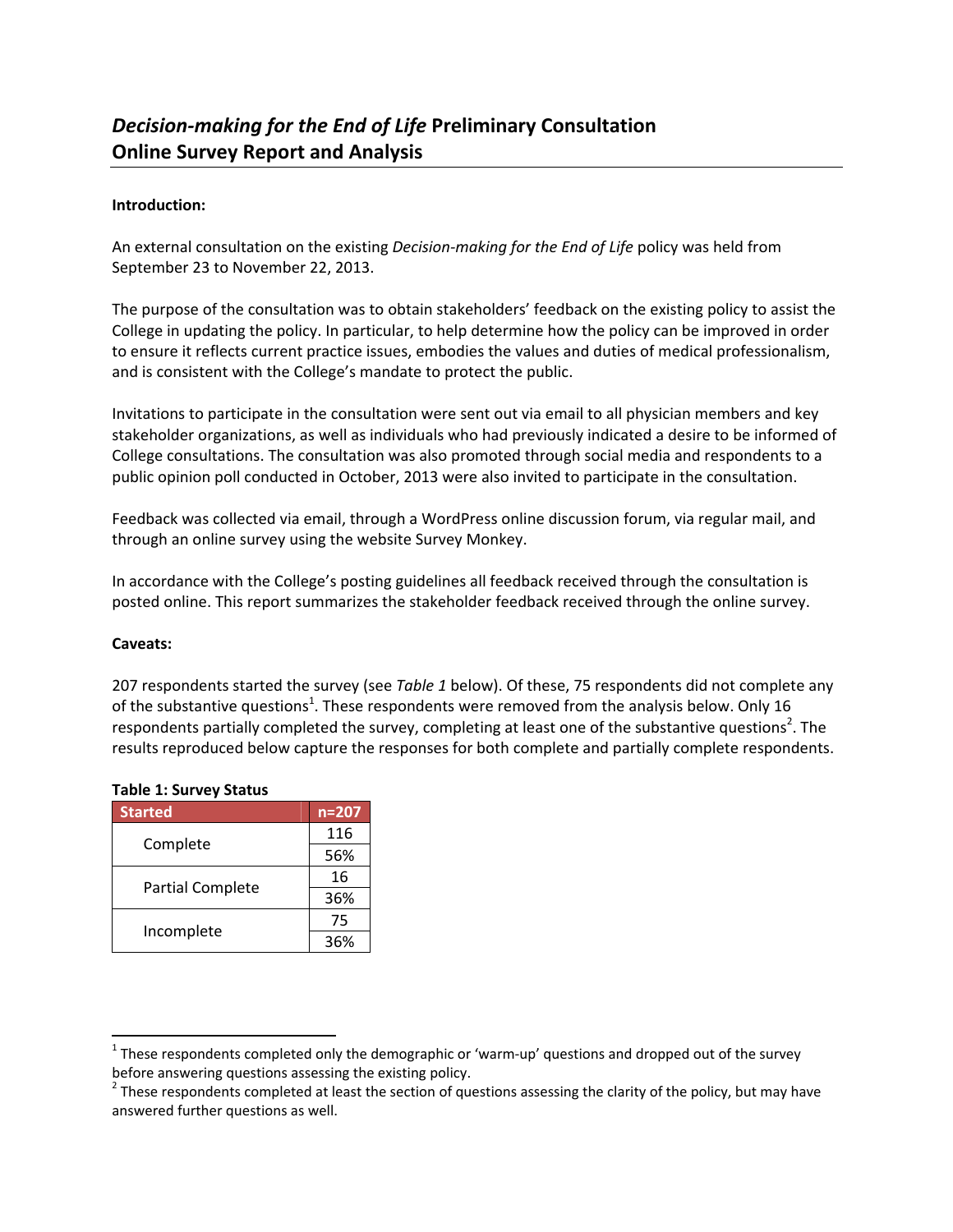The purpose of this online survey was to collect 'feedback' from physicians, organizations, and the public regarding the existing *Decision‐making for the End of Life* policy. Participation in the survey was voluntary and one of a few ways in which feedback could be provided. As such, no attempt has been made to ensure that the sample is representative of the larger physician, organization or public populations and no statistical analyses have been conducted.

The *quantitative* data shown below is complete and the number of respondents who answered each question is provided.

The *qualitative* data captured below is a summary of the general themes or ideas conveyed through the survey. The comments in their entirety are included as *Appendix A* at the end of this document. Please note that in keeping with our consultation processes, feedback has been amended in accordance with our posting guidelines.

#### **Respondent Profile:**

Nearly all respondents indicated that they were completing the survey on behalf of themselves (see *Table 2*). Only 2 respondents indicated that they were completing the survey on behalf of an organization<sup>3</sup>.

#### **Table 2: Respondents**

| Are you completing this survey on<br>behalf of yourself or an organization? | $n=132$ |
|-----------------------------------------------------------------------------|---------|
| Self                                                                        | 130     |
| Organization                                                                |         |

As shown in *Table 3* below, respondents were somewhat split between physicians (39%) and members of the public (46%).

### **Table 3: Respondents (cont'd)**

| Are you a?                             | $n = 132$ |
|----------------------------------------|-----------|
|                                        | 51        |
| Physician                              | 39%       |
| Member of the Public                   | 61        |
|                                        | 46%       |
| Organization Staff (e.g. policy staff, | З         |
| registrar, senior staff)               | 2%        |
| Other health care professional (e.g.   | 8         |
| nurse, pharmacist)                     | 6%        |
|                                        | q         |
| Other (specify)                        | 7%        |

 $3$  Historically organizations tend to provide feedback in written form, usually by way of a formal letter sent directly to the CPSO through regular mail or email. These submissions are posted in the WordPress online discussion forum for each consultation.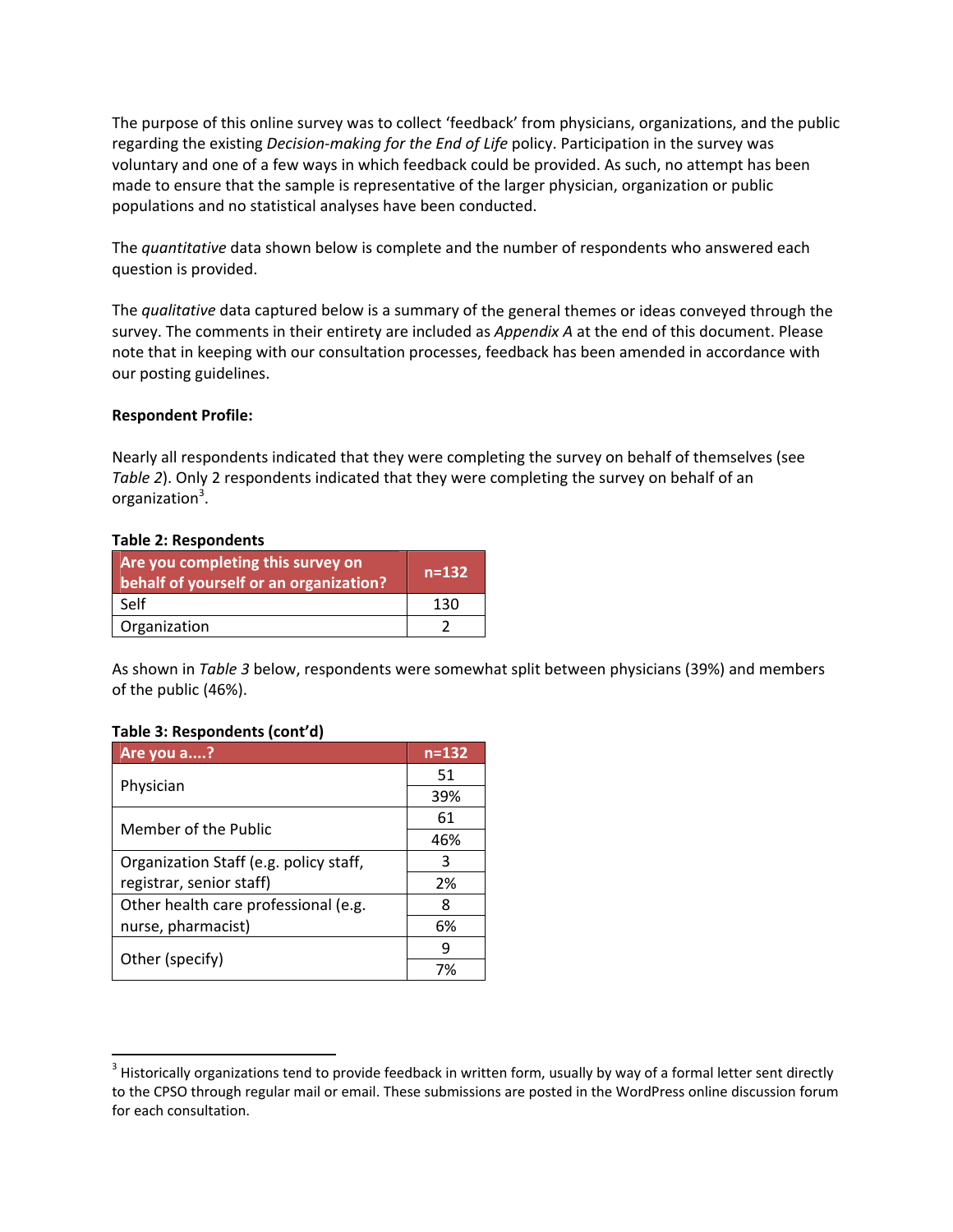## **Experience with the Policy:**

Just over three‐quarters (78%) of respondents indicate that they have read the current version of the *Decision‐making for the End of Life* policy (see *Table 4*).

## **Table 4: Read Policy**

| Have you read the current version of the<br>Decision-making for the End of Life policy? | $n = 132$ |
|-----------------------------------------------------------------------------------------|-----------|
| Yes                                                                                     | 103       |
|                                                                                         | 78%       |
|                                                                                         | 29        |
| No                                                                                      | 22%       |

Familiarity with the policy is modest with around one‐half (53%) of respondents reporting that they are either very (6%) or somewhat (47%) familiar with the policy (see *Figure 1*). It is worth emphasizing that the largest group is those who are 'somewhat aware' (47%).

### **Figure 1: Familiarity with Policy**



Q4. Before today, how familiar were you with the College's *Decision‐making for the End of Life* policy? Base: n=132

Seven-in-ten (70%) respondents say they have never turned to this policy to help them address questions or circumstances that arise (see *Table 5*). Among those who do turn to the policy a number of different reasons were provided. Members of the public tended to report turning to the policy for help when caring for dying or ill family members or because they were curious, were conducting research, or wanted to know the College's stance on end of life care. Physicians reported turning to the policy for primarily practice support or guidance regarding issues such as conflict resolution, caring for dying patients, and other difficult cases, but also mentioned teaching as a reason for turning to the policy.

### **Table 5: Turn to Policy**

| Please tell us when you turn to this policy? (i.e. what<br>questions or circumstances prompt you to look it up) | $n = 132$ |
|-----------------------------------------------------------------------------------------------------------------|-----------|
|                                                                                                                 | 93        |
| I have never referred to this policy.                                                                           |           |
| I refer to this policy when(Please specify any                                                                  | 39        |
| instances where you have referred to this policy)                                                               | 30%       |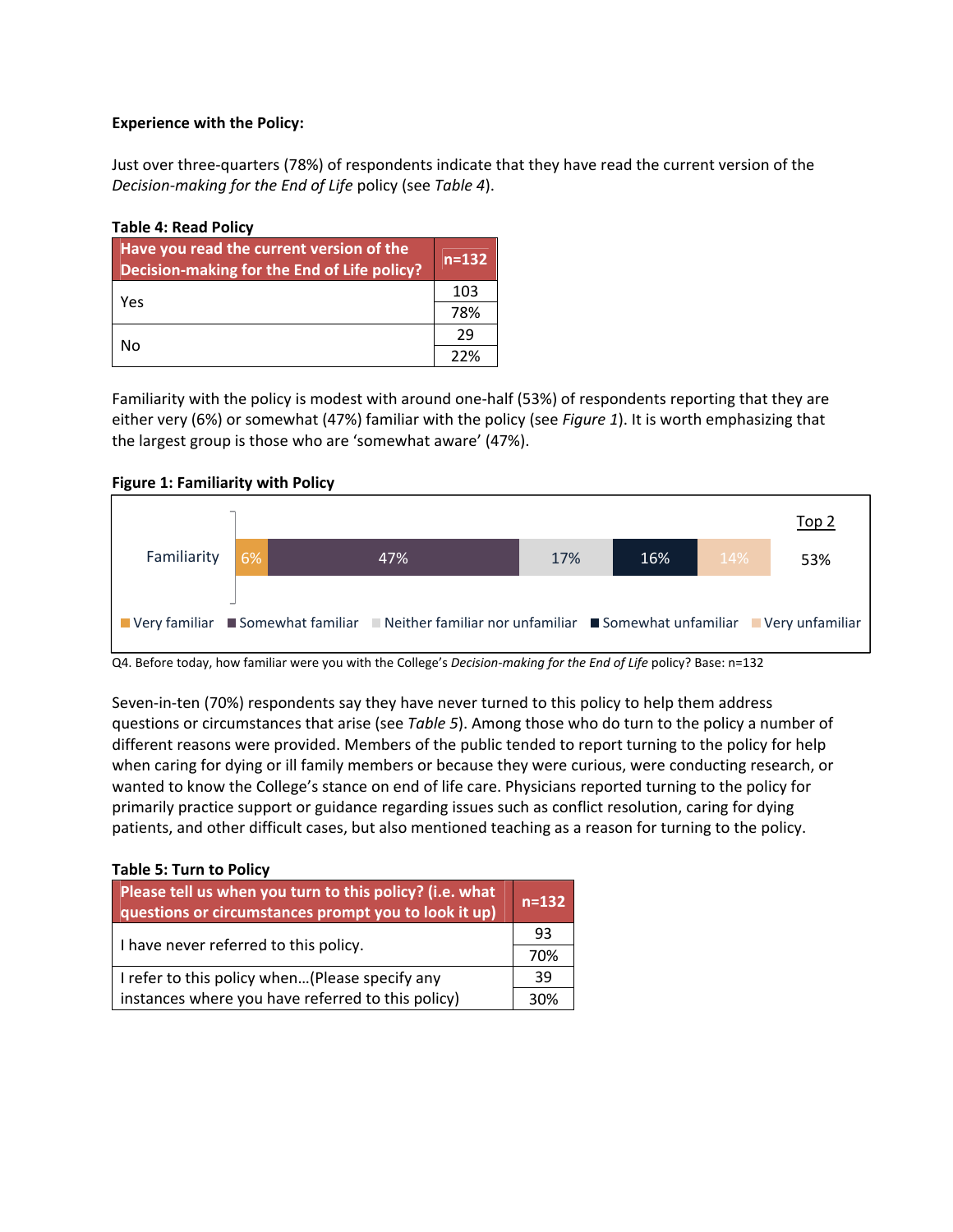# **Assessments of the Policy:**

As reported in *Figure 2* below, seven‐in‐ten or more respondents think that the policy is easy to understand (76%), clearly written (74%), clearly articulates physicians' professional obligations (73%), is clear as to when it applies (71%), and has a layout or structure that is intuitive (70%). While fewer than one‐half (46%) of respondents agree that the policy is free of error, many (42%) take a neutral position with respect to this metric.





Q6. We'd like to understand whether the policy is clear. Please indicate whether you agree or disagree with each of the following statements regarding the clarity of the policy. Base: n=132

Open ended feedback regarding the clarity of the policy was collected from 50 respondents<sup>4</sup>. Feedback generally touched on similar issues:

- Some commented that the policy was clearly written.
- Some requested that the College take an official position on physician-assisted suicide and euthanasia, not just citing that these practices are currently illegal; most of these commentators were opposed to physician‐assisted suicide and euthanasia.
- The policy needs updating in light of the *Rasouli* decision from the Supreme Court of Canada.
- That the policy is too permissive or contains too many loopholes that would allow physicians to behave unethically or inappropriately.
- Better promote this policy to the public; improve public access and awareness of policy.
- The policy would benefit from additional support or guidance regarding:
	- o Conflict resolution practices;

- o The role of the Capacity and Consent Board and the Public Guardian and Trustee;
- o Expected deaths in the home/patients expressing a desire to die at home;

 $^4$  How can we improve the policy's clarity? (Please feel free to elaborate on your answers above or touch on other issues relating to clarity).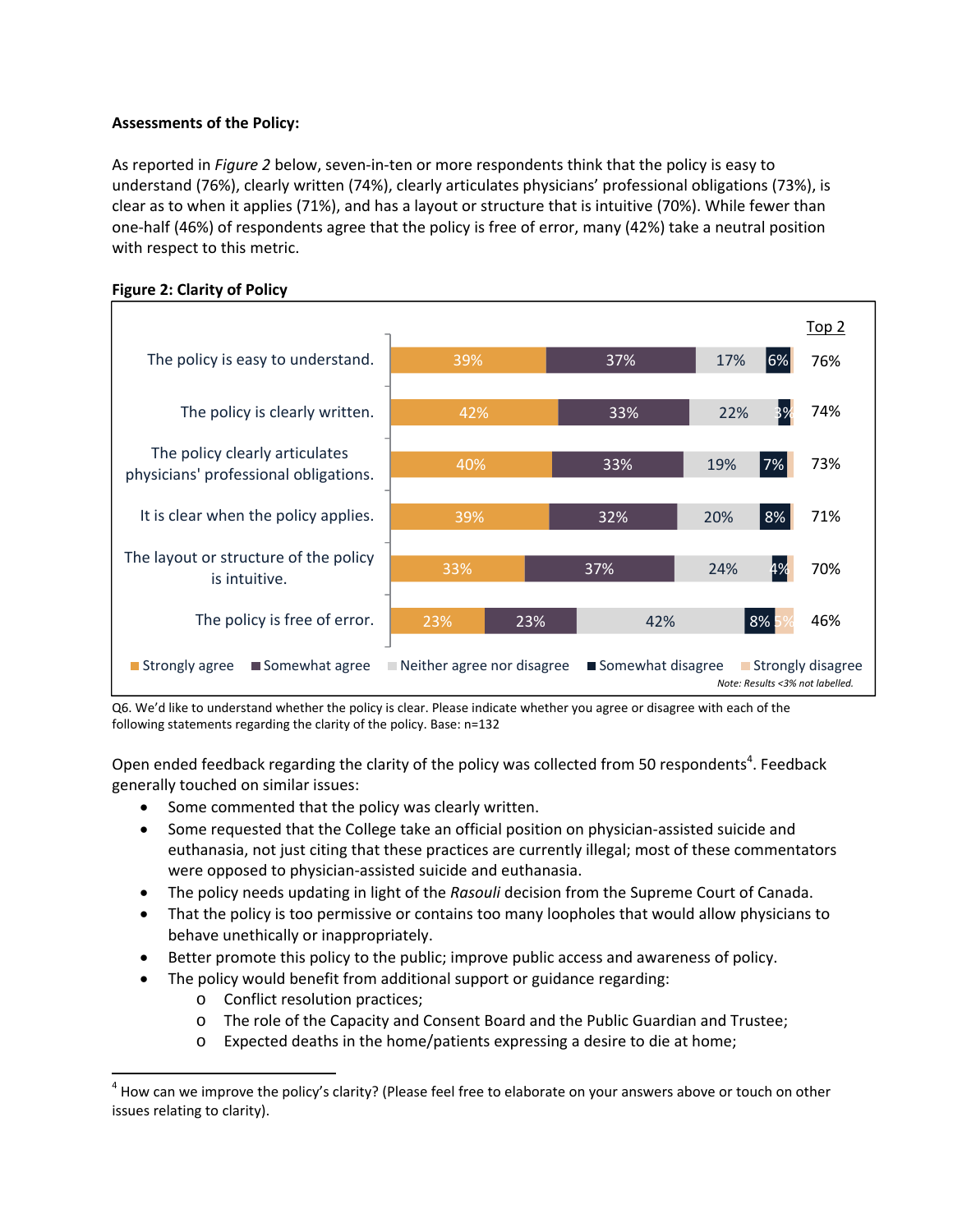- o Palliative sedation, withdrawing life support, and the provision of 'futile' care.
- The use of case examples to limit misunderstanding and provide concrete examples for physicians.
- The policy may be too long/complex for easy use and reference.

A number of metrics were used to assess the comprehensiveness of the policy (see *Figure 3*). Nearly just over three-in-four (77%) respondents think that the policy is helpful to physicians while just under threein-four (72%) think that the policy sets reasonable expectations for physicians. A majority also think that the policy is helpful to the public (69%), that the policy addresses all of the important (66%) and relevant (60%) issues relating to the provision of end of life care.



### **Figure 3: Comprehensiveness of Policy**

Q8. We'd like your thoughts on whether the policy is comprehensive. Please indicate whether you agree or disagree with each of the following statements regarding the comprehensiveness of the policy. Base: n=122

Open ended feedback regarding the comprehensiveness of the policy was collected from 56 respondents<sup>5</sup>. Again, feedback was varied but often touched on a number of overlapping issues. In particular, respondents provided the following suggestions of comments:

- Physician-assisted suicide and euthanasia:
	- o Some expressed their opposition to these practices, often on ethical/principled grounds;
	- o Some suggested that the College revisit this issue in more detail;
	- o Some expressed their support for these practices.
- More guidance and support regarding:

- o The provision of futile care (including case examples);
- o Coordinating death at home (including avoidance of calling 911);
- o The withdrawal/withholding of treatment;

 $5$  What issues or topics did we miss? How can we ensure the policy is helpful to both physicians and the public? How should the expectations for physicians be revised? (Please feel free to elaborate on your answers above or touch on other issues relating to comprehensiveness)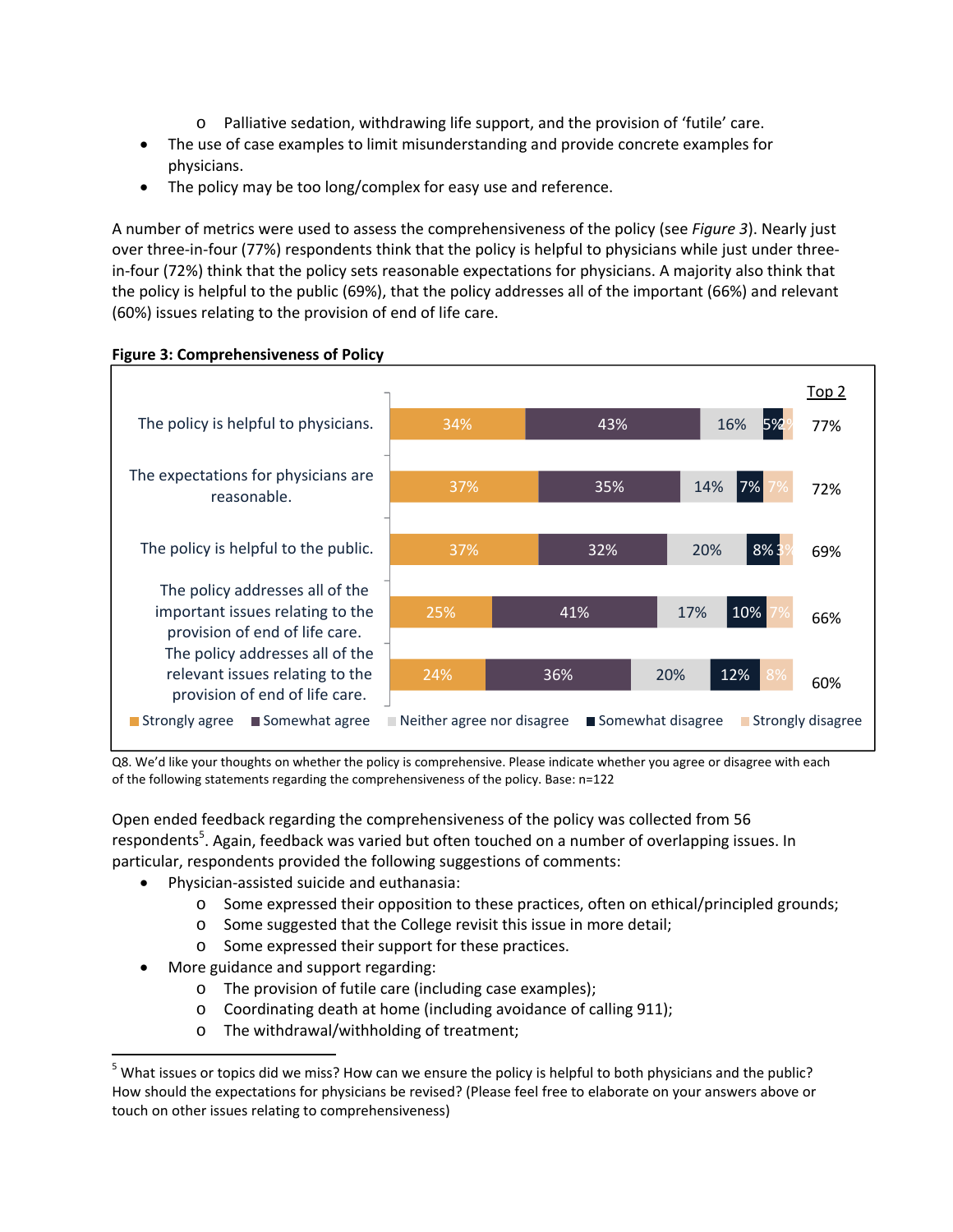- $\circ$  The use of aggressive pain treatments that may hasten death (both clarity on, and protection for);
- o The rights of physicians to refuse to provide treatment that goes against their moral/personal values (i.e. conscientious objection).
- Role and limits of substitute decision‐makers:
	- o Including impact of emotion on decision‐making;
	- o The role of an SDM does not permit them to dictate care;
	- o Clarity on role of an advance directive.
- Conflict resolution guidance, including how to proceed past an irreconcilable disagreement.
- Importance of palliative care, early and throughout disease progression.
- Improve public access and awareness of policy.

As *Figure 4* below reports, respondents are nearly unanimous in agreement that good communication is required to ensure that the treatment provided matches the preferences of patients (98%). Around nine‐in‐ten also say that physicians have a responsibility to engage patients at the end of their life in a discussion about their values, preferences, and desires (93%), that advance care planning helps to improve patient experiences at end of life (90%) and that decision aids would improve patients' ability to make treatment decisions (88%), and a strong majority also agree that physicians must respect their patient's personal, cultural, and religious values, goals, beliefs, and practices (85%).

# **Figure 4: Policy Issues**



Q10. Thinking more generally about issues relating to the policy, please tell us whether you agree or disagree with each of the following statements. Base: n=117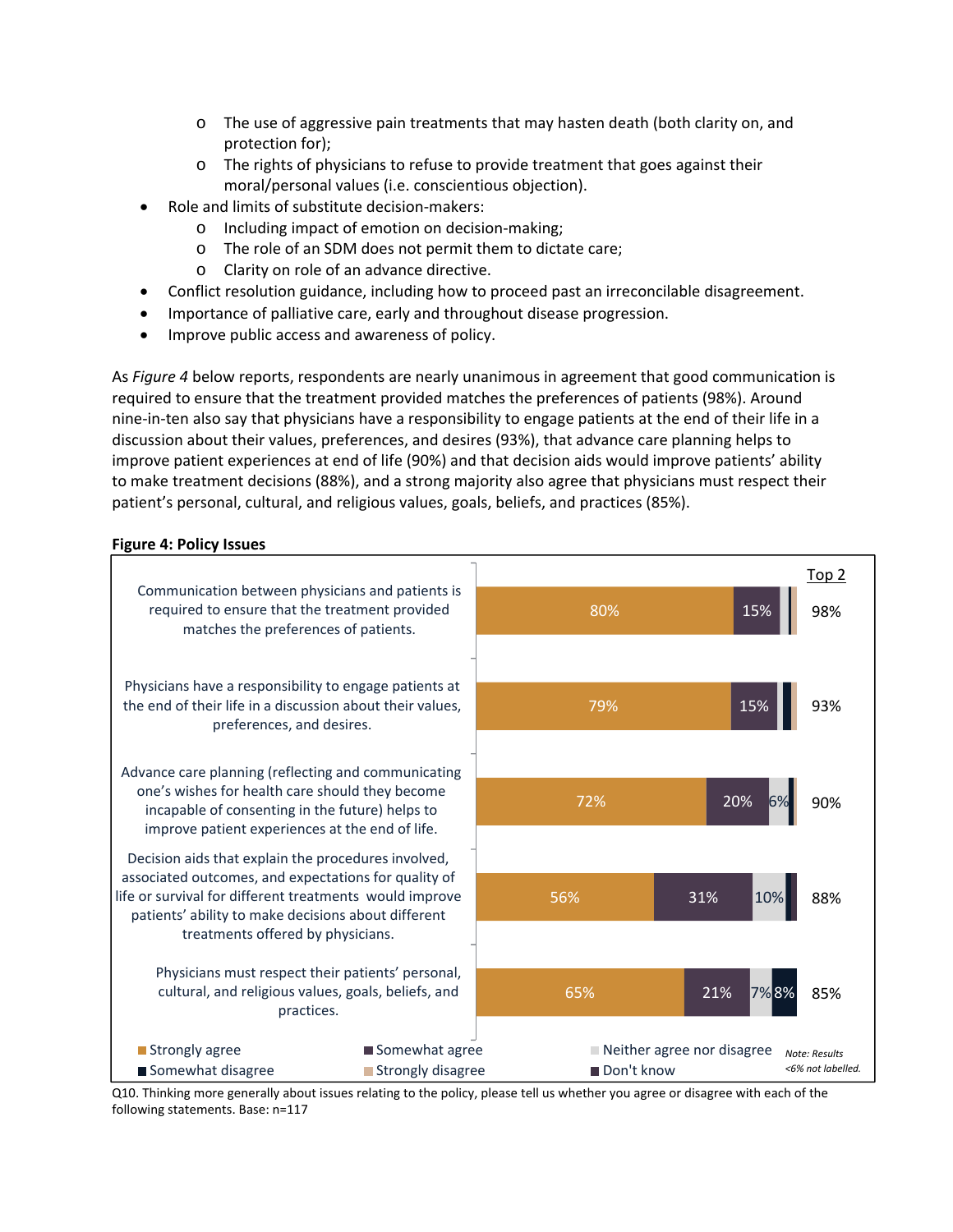When given the opportunity to provide any feedback they have not yet had the opportunity to voice, 48 respondents offered a response<sup>6</sup>. Key themes include:

- Support or opposition to physician-assisted suicide and euthanasia.
- Access to palliative care was identified as being an area of importance.
- Questions were raised about whether there were any limitations to respecting the wishes/values of patients.
- The rights of a physician to reject performing a treatment on religious or moral grounds.
- Increasing public awareness and knowledge of end of life care; engaging in a societal level discussion about assisted death and end of life care.
- The importance of early communication and advance care planning.

### **Appendix A – Open End Responses**

Open ended responses were collected for a number of questions. While summaries of this feedback can be found above, the verbatim responses for these questions are displayed below. Please note that in keeping with our consultation processes, feedback has been amended in accordance with our posting guidelines. Additionally, verbatim responses are reproduced without correcting for any spelling or grammatical errors.

**Question 5**: Please tell us when you turn to this policy? (i.e. what questions or circumstances prompt you to look it up)

| #               | <b>Response</b>                                                                                                                                                                                                                                                                                                                                                                                                                                                                                           |
|-----------------|-----------------------------------------------------------------------------------------------------------------------------------------------------------------------------------------------------------------------------------------------------------------------------------------------------------------------------------------------------------------------------------------------------------------------------------------------------------------------------------------------------------|
| 1               | preparing teaching material for an ethics class.                                                                                                                                                                                                                                                                                                                                                                                                                                                          |
| 2               | Giving presentations about palliative care, ethics, EOL care.                                                                                                                                                                                                                                                                                                                                                                                                                                             |
| 3               | When we are discussing end of life issues in class. Furthermore, the document is informative for<br>planning future career paths. At the moment palliative care is an attractive specialty, because I can<br>see a lot of satisfaction being derived from aiding patients with their pain and discomfort during<br>palliative care. However, if there was too be a change in policy, and palliative care now includes a<br>duty to aid in dying, I feel that such a specialty would no longer attract me. |
| 4               | Dealing with ill family members. Also the Decision-making for the End of Life policy review                                                                                                                                                                                                                                                                                                                                                                                                               |
| 5               | dealing with difficult cases                                                                                                                                                                                                                                                                                                                                                                                                                                                                              |
| 6               | explaining the CPSO stance on euthanasia and Physician-Assisted Suicide (PAS) to friends and family.                                                                                                                                                                                                                                                                                                                                                                                                      |
| 7               | reviewing the care of dying patients                                                                                                                                                                                                                                                                                                                                                                                                                                                                      |
| 8               | counseling palliative patients                                                                                                                                                                                                                                                                                                                                                                                                                                                                            |
| 9               | Debating about euthanasia                                                                                                                                                                                                                                                                                                                                                                                                                                                                                 |
| 10 <sup>1</sup> | Research                                                                                                                                                                                                                                                                                                                                                                                                                                                                                                  |
| 11              | when my husband was dying of cancer                                                                                                                                                                                                                                                                                                                                                                                                                                                                       |
| 12 <sub>1</sub> | teaching medical students and residents                                                                                                                                                                                                                                                                                                                                                                                                                                                                   |
| 13              | I look for the protection of Life. As a Catholic educator, I believe that Life begins at the point of<br>conception. That each of us deserve the right to die a natural death. Natural Death, I define as<br>something that is not interfered by medical personnel.                                                                                                                                                                                                                                       |
| 14              | Talking about end of life issues in public context                                                                                                                                                                                                                                                                                                                                                                                                                                                        |

 $6$  If you have any additional comments that you have not yet provided, please provide them below, by email or through our online discussion forum.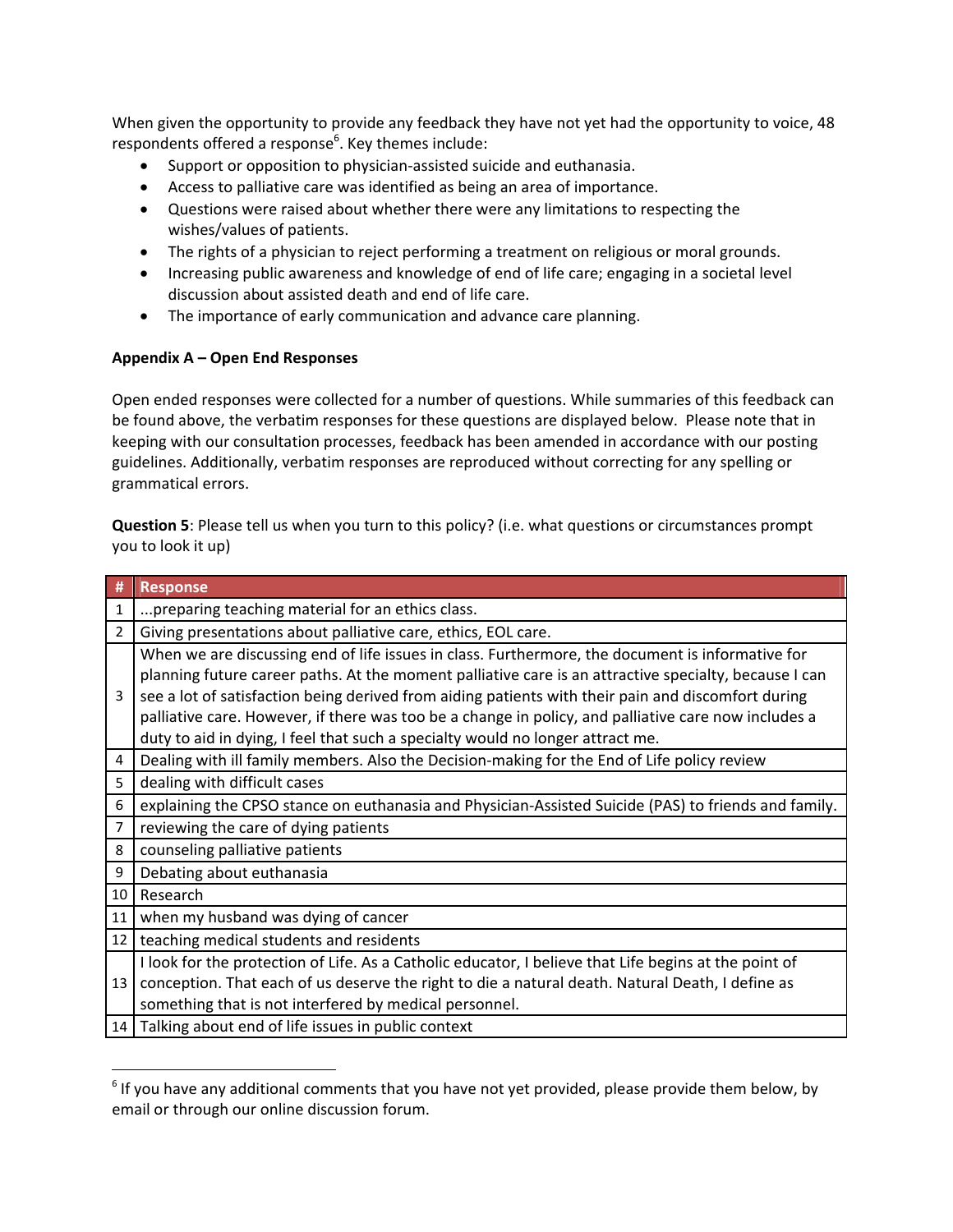| 15 | Discussing the ethics of end-of-life decision making                                                                            |
|----|---------------------------------------------------------------------------------------------------------------------------------|
| 16 | for learning purposes (Class on bioethics)                                                                                      |
| 17 | I wrote an essay on end of life with a pro life stance for my class. When my grandfather was ill I                              |
|    | looked up specifics for my family, concentrating on palliative care.                                                            |
| 18 | When I had an interest in what changes to the policy might be.                                                                  |
| 19 | i need guidance regarding conflict resolution                                                                                   |
| 20 | When teaching medical students about end of life decision-making.                                                               |
| 21 | $\mathsf k$                                                                                                                     |
| 22 | End of life decisions for family members                                                                                        |
| 23 | my first wife was dying. Or at least I should have turned to it, had I known that it existed.                                   |
| 24 | MOTHER MOVED TO RETIREMNT RESIDENCE                                                                                             |
| 25 | Completed an online questionnaire that led to this                                                                              |
|    | Close friends have been faced with decisions about palliative care, including my father-in-law. I have                          |
| 26 | an active interest in supporting the role of my family as holders of power of personal care under my                            |
|    | living will. Death with dignity is an important aspect of making my end of life decisions.                                      |
| 27 | I stumbled on this on the Internet.                                                                                             |
| 28 | Have dealt with end of life issues for several relatives                                                                        |
| 29 | I am retired now but when I was in practice I would have called the Physician Advisor at the CPSO                               |
|    | for any advice; after having consulted any existing policies on the subject                                                     |
| 30 | need to interact on a STAT basis with patient caregivers in Emerg when there is a failure of the                                |
|    | medical system to adequately support patients who wish to die at home and their caregivers.                                     |
| 31 | alternate decision maker (extended definition of family) conflict resolution                                                    |
| 32 | In most cases, EOL discussions and care plans go well. When there is conflict I refer to the priniples                          |
|    | of this policy with my multidisciplinary team.                                                                                  |
| 33 | For many years, this was not necessary, other than in my own life                                                               |
| 34 | have families in conflict, when teaching                                                                                        |
|    | frequently as an ICU physician, mostly I refer other physicians and residents to it specifically                                |
| 35 | regarding issues related to only being required to offer treatments to patients they are likely to                              |
|    | benefit from                                                                                                                    |
| 36 | for the purposes of this survey.                                                                                                |
| 37 | Decisions regarding withdrawal of dialysis in a patient with advanced dementia                                                  |
| 38 | Very long since I had to consider this policy. Most recently when thinking about my own death and<br>that of my spouse's death. |
| 39 | Difficult circumstances arise in the delivery of end of life care!                                                              |
|    |                                                                                                                                 |

**Question 7:** How can we improve the policy's clarity? (Please feel free to elaborate on your answers above or touch on other issues relating to clarity)

|  | <b>Responses</b>                                                                                      |
|--|-------------------------------------------------------------------------------------------------------|
|  | I have not read the current version. Previous version was clear and well written.                     |
|  | I think it is reasonably clear.                                                                       |
|  | The policy is very clear and well written.                                                            |
|  | to add a section of palliative treatments that do no represent euthanasia such as palliative sedation |
|  | and removal of futile treatment                                                                       |
|  | It would be nice to see the College take a stand on Euthanasia or PAS regardless of what the law      |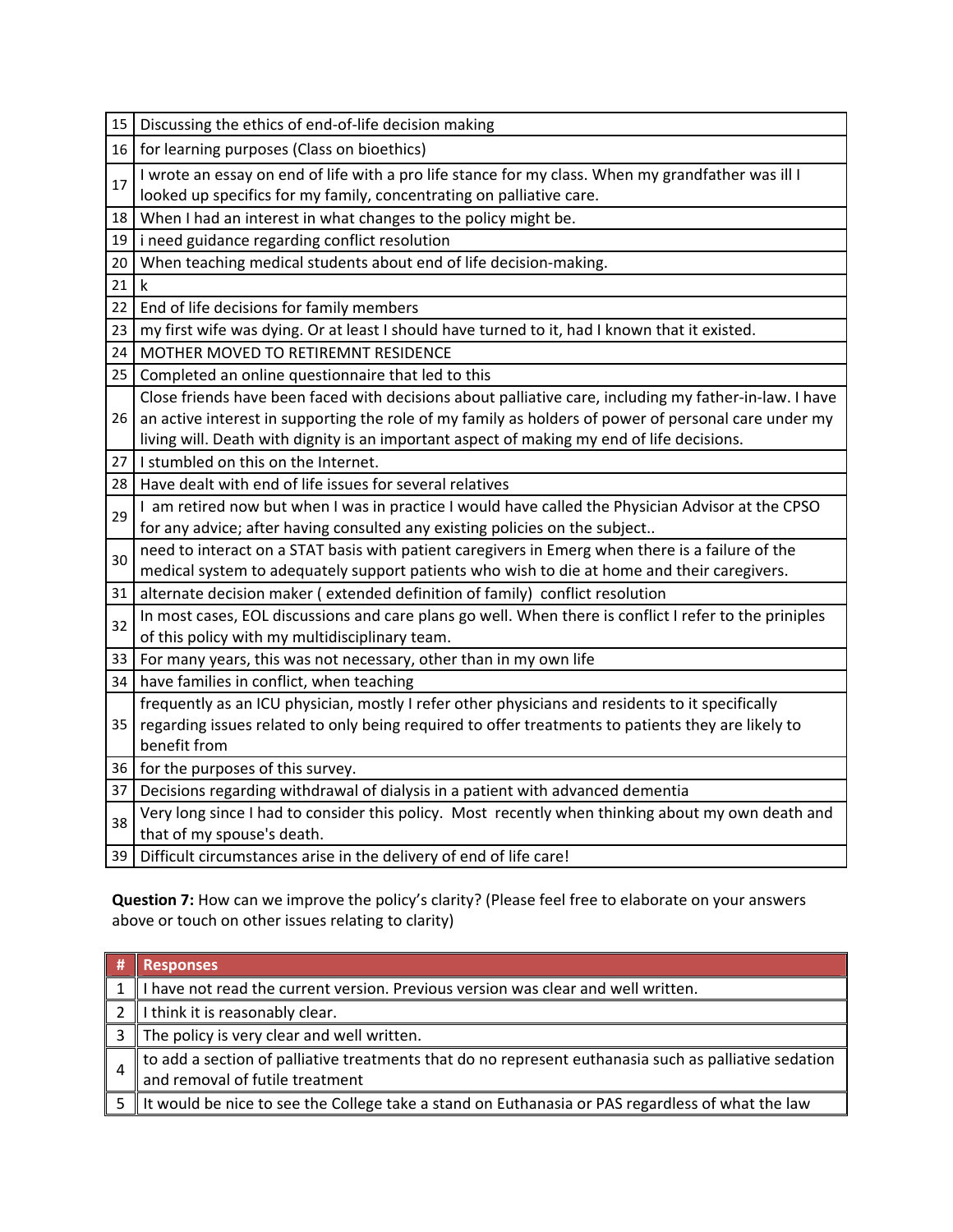|      | says. For example, instead of saying that Euthansia is now illegal, say that it goes against the Code<br>of Ethics/Conduct would be more clear.                                                                                                                                                                                                                                                                                                             |
|------|-------------------------------------------------------------------------------------------------------------------------------------------------------------------------------------------------------------------------------------------------------------------------------------------------------------------------------------------------------------------------------------------------------------------------------------------------------------|
| 6    | The policy states that sustaining treatment should not be offered to patients who will be unable to<br>experience and permanent benefit - this needs to be clarified to indicate that ordinary measures<br>such as hydration would still be acceptable to patients in a permanent vegetative state.                                                                                                                                                         |
| 7    | Acknowledge that there is a need for increased resources for pain killers and at home support. A<br>friend of mine had to administer a morphine-pump to her mother and had trouble finding the<br>appropriate dose. Her mother remained in pain.                                                                                                                                                                                                            |
| 8    | I was surprised (shouldn't be?) to see that the policy is very generic and seems open to<br>interpretation by the doctor. Seems there are many loopholes to allow for euthanasia at the<br>physician's whim. The policy is weak and does not preclude the physician using "aggressive"<br>treatment. Overdoses of morphine would fit into this category.                                                                                                    |
| 9    | Section 3.4 (Euthanasia and Assisted Suicide) should be strengthened by providing an ethical<br>rationale behind the prohibition of euthanasia and assisted suicide, instead of simply stating they<br>are prohibited under the Criminal Code. It would be advisable to strengthen the current position by<br>explaining the fact that physicians are here to help patients, and that assisting a patient in their<br>death would be contrary to that goal. |
| 10   | The section on euthanasia and PAS refers only to legality, and not to principle. It leaves the<br>impression that the CPSO has no principles, only an anxiety to avoid the courts.                                                                                                                                                                                                                                                                          |
| 11   | I have read the policy once. It seems clear and is written in lay terms which are understandable.                                                                                                                                                                                                                                                                                                                                                           |
|      | I think referencing to the recent court decision on the Rasouli case would be helpful As well, I                                                                                                                                                                                                                                                                                                                                                            |
| 12   | would appreciate if the College can be clear that physicians' roles as healers should preclude them                                                                                                                                                                                                                                                                                                                                                         |
|      | from administering death and that participation in euthanasia and assisted suicide is both illegal                                                                                                                                                                                                                                                                                                                                                          |
|      | and unethical                                                                                                                                                                                                                                                                                                                                                                                                                                               |
| 13   | - more information about palliative care - I have taken a course on palliative care and this section<br>does not do this field justice - role of physician - we have been taught to 'do no harm' and should                                                                                                                                                                                                                                                 |
|      | ensure that we treat our patients with respect and with adequate care until their deaths                                                                                                                                                                                                                                                                                                                                                                    |
|      | Some statements are somewhat vague with regard to the negative interpretation of a positive                                                                                                                                                                                                                                                                                                                                                                 |
|      | statement. For example, what exactly constitutes "unnecessary prolongation of dying"? What is the                                                                                                                                                                                                                                                                                                                                                           |
|      | minimum effort required to prolong a patient's life? While euthanasia is fortunately still prohibited                                                                                                                                                                                                                                                                                                                                                       |
| 14   | under the Criminal Code, it worries me that there seem to be loopholes which might allow a                                                                                                                                                                                                                                                                                                                                                                  |
|      | physician to assist in ending a patient's life prematurely under the guise of ethical practice.<br>Additionally it worries me that it looks as though advance directives made by patients could be                                                                                                                                                                                                                                                          |
|      | easily modified to suit the whim of the substitute-decision maker since they "need not be written".                                                                                                                                                                                                                                                                                                                                                         |
| 15 I | perhaps by giving examples of particular cases that have occurred so there is no misunderstanding.                                                                                                                                                                                                                                                                                                                                                          |
|      | The section on conflict resolution is a bit confusing as to the term "exhausting" all conflict resolution                                                                                                                                                                                                                                                                                                                                                   |
|      | options. How long is long enough to go back and forth with the medical professional on treatments?                                                                                                                                                                                                                                                                                                                                                          |
| 16   | What kind of care can a patient expect while this resolution process is taking place? Can a patient                                                                                                                                                                                                                                                                                                                                                         |
|      | for go this process and request being transferred to a different medical professional instead of                                                                                                                                                                                                                                                                                                                                                            |
|      | taking the time consuming process of conflict resolution? Who decides when enough is enough?                                                                                                                                                                                                                                                                                                                                                                |
| 17   | SCC seemed to suggest that Consent and Capacity Board would be included to resolve conflicts<br>about best interests regarding an incapable patinet. Teh policy suggest the PGT be involved. Please                                                                                                                                                                                                                                                         |
|      | calrify.                                                                                                                                                                                                                                                                                                                                                                                                                                                    |
|      | By discussing issues of withdrawal of care, duty of a physician to provide appropriate care, but no                                                                                                                                                                                                                                                                                                                                                         |
| 18   | duty to provide care that is inappropriate or causing more harm then benefit because of the wishes                                                                                                                                                                                                                                                                                                                                                          |
|      | of the patient or SDM to have it.                                                                                                                                                                                                                                                                                                                                                                                                                           |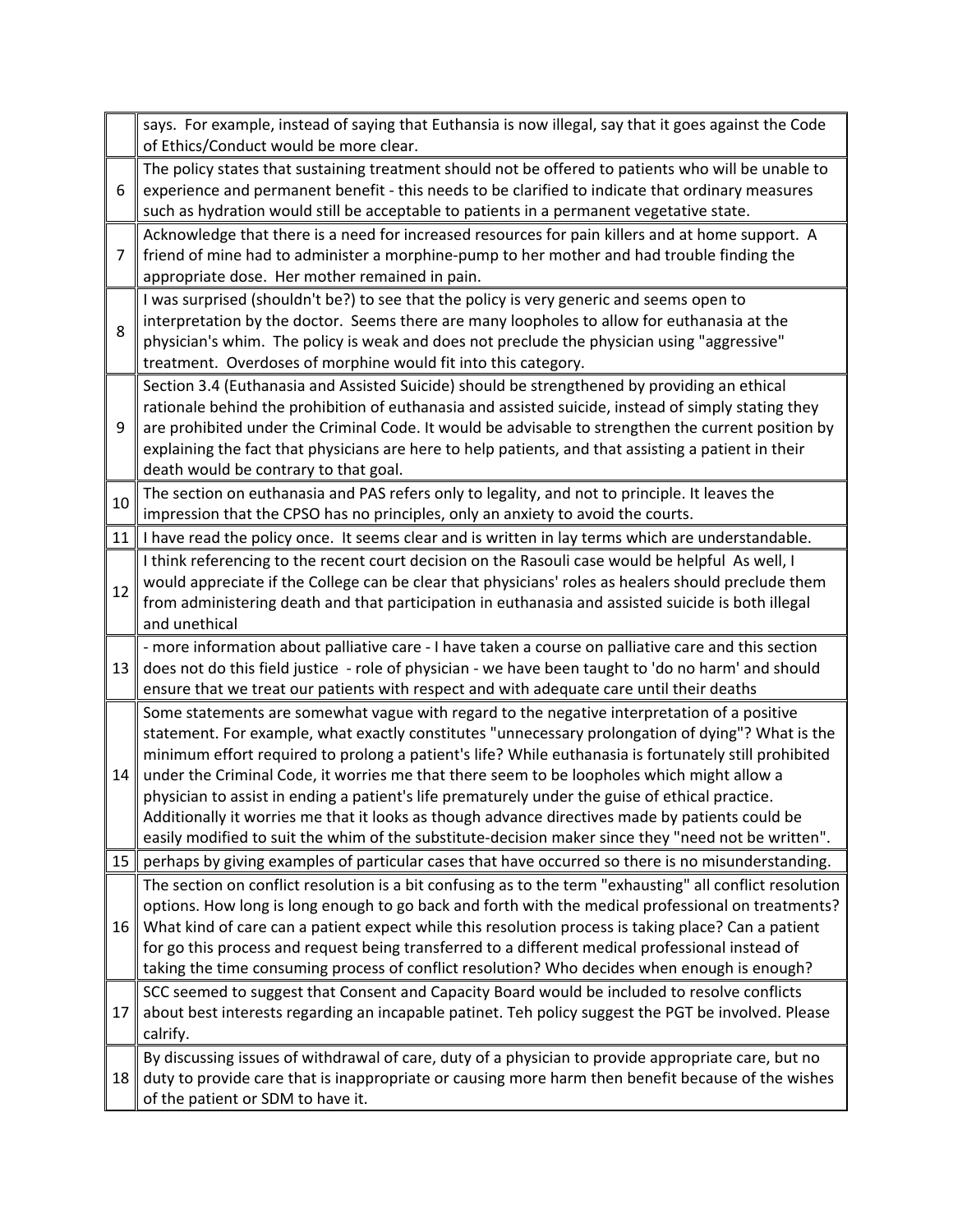| 19 | I think it is very clear. I particularly appreciate the clarity regarding euthanasia and assisted suicide.<br>Also, I was happy to see the emphasis placed on the multifactorial influences that must be<br>discerned and respected in a physician's approach to the dying patient. As recent media articles<br>have shown, advances in technology will continue to blur the boundaries of death. A challenging<br>question will be, in the face of fiscal constaints, what society can afford for the individual. It is not a<br>new question but I think the College needs to lead, guiding physicians through these challenges to<br>protect against non-physician interference (i.e. government) - such as the rumour during the last                                                                                                                                                                                                                                      |
|----|--------------------------------------------------------------------------------------------------------------------------------------------------------------------------------------------------------------------------------------------------------------------------------------------------------------------------------------------------------------------------------------------------------------------------------------------------------------------------------------------------------------------------------------------------------------------------------------------------------------------------------------------------------------------------------------------------------------------------------------------------------------------------------------------------------------------------------------------------------------------------------------------------------------------------------------------------------------------------------|
|    | Ontario NDP government's time that anesthesiologists be forced to perform euthanasia. Great<br>time and thoughht were put into this document. Thank you.                                                                                                                                                                                                                                                                                                                                                                                                                                                                                                                                                                                                                                                                                                                                                                                                                       |
| 20 | The name of the policy could be changed from decision making at the end of life to physician's<br>professional obligations at the end of life, which is really what this particular policy addresses. I do<br>not think that organ donation should be part of this policy. That is a different matter and should not<br>be grouped under this policy. I also believe that this policy focuses on the end of life, which is OK.<br>But it is important to include palliative care - an approach that needs to begin much earlier in the<br>illness trajectory in life threatening or life limiting illnesses.                                                                                                                                                                                                                                                                                                                                                                   |
| 21 | Need to address recent legal precedents (outcome of Rasouli case) which suggest that we cannot<br>withhold or not offer treatments that are deemed non-beneficial- this is not what is written in your<br>policy. I disagree with the SCC ruling however clinicians will be confused and unsure where to turn-<br>the law or the policy? "When it is clear from available evidence that treatment will almost certainly<br>not be of benefit or may be harmful to the patient, physicians should refrain from beginning or<br>maintaining such treatment."                                                                                                                                                                                                                                                                                                                                                                                                                     |
| 22 | I will read the policy when time is available to me. I attended my local federal MP's town hall<br>meeting re medically assisted end of life. The debate included four well known guests who<br>represented both for and against followed by a very interactive Q&A with members if the audience<br>who appeared to be more in favour of medically assisted end of life support. My preferred<br>terminology is: medically assisted or supported death or end of life since we all will die, not legally<br>assisted suicide. Dr Donald Low shared with Canadians with his posthumous video to greatly raise<br>awareness of this important medical issue when the federal and provincial governments were<br>deferring as was the Canadian Medical Association at their annual meeting in August of this year.<br>After four tragic years, living with my spouse's brain tumour, I am grateful to Dr Low and I know<br>what I would want for myself at that stage of my life. |
|    | 23 i don't know, i've never read it.                                                                                                                                                                                                                                                                                                                                                                                                                                                                                                                                                                                                                                                                                                                                                                                                                                                                                                                                           |
| 24 | The policy is lovely, but bears no relationship to what actually happens. In my experience doctors<br>make rounds in the middle of the night and so avoid questions from the patient or the family $-$ and<br>also avoid learning about new symptoms, etc. In my experience doctors have no mechanism to<br>keep themselves up-to-date on what is happening, they certainly make little effort to inform family.<br>And they will all cite lack of time to excuse all of this. What this means is that the policy sounds<br>fine, but I expect all physicians who read it will simply smile and nod, and then go back to doing<br>what they are doing. Just another one of those policies that are in place but everyone knows is<br>ridiculous and is never completely followed.                                                                                                                                                                                              |
| 25 | In Section 3.2, I was unable to understand how the Criteria listed at the beginning of the section<br>apply to what follows. In other words, the Criteria are well-written but they are not addressed or<br>referenced directly in the text which follows, which is also well-written. It seems like someone had a<br>good idea in writing the Criteria, but wasn't to sure about where they should be placed.                                                                                                                                                                                                                                                                                                                                                                                                                                                                                                                                                                 |
| 26 | REDUCE (VOLUME) AND SIMPLIFY (GOALS/ RESPONSIBILITY)                                                                                                                                                                                                                                                                                                                                                                                                                                                                                                                                                                                                                                                                                                                                                                                                                                                                                                                           |
| 27 | Make sure that every physician communicates his or her obligations and ability to perform these<br>services. Then the physician must be required to find through the College's direct help of                                                                                                                                                                                                                                                                                                                                                                                                                                                                                                                                                                                                                                                                                                                                                                                  |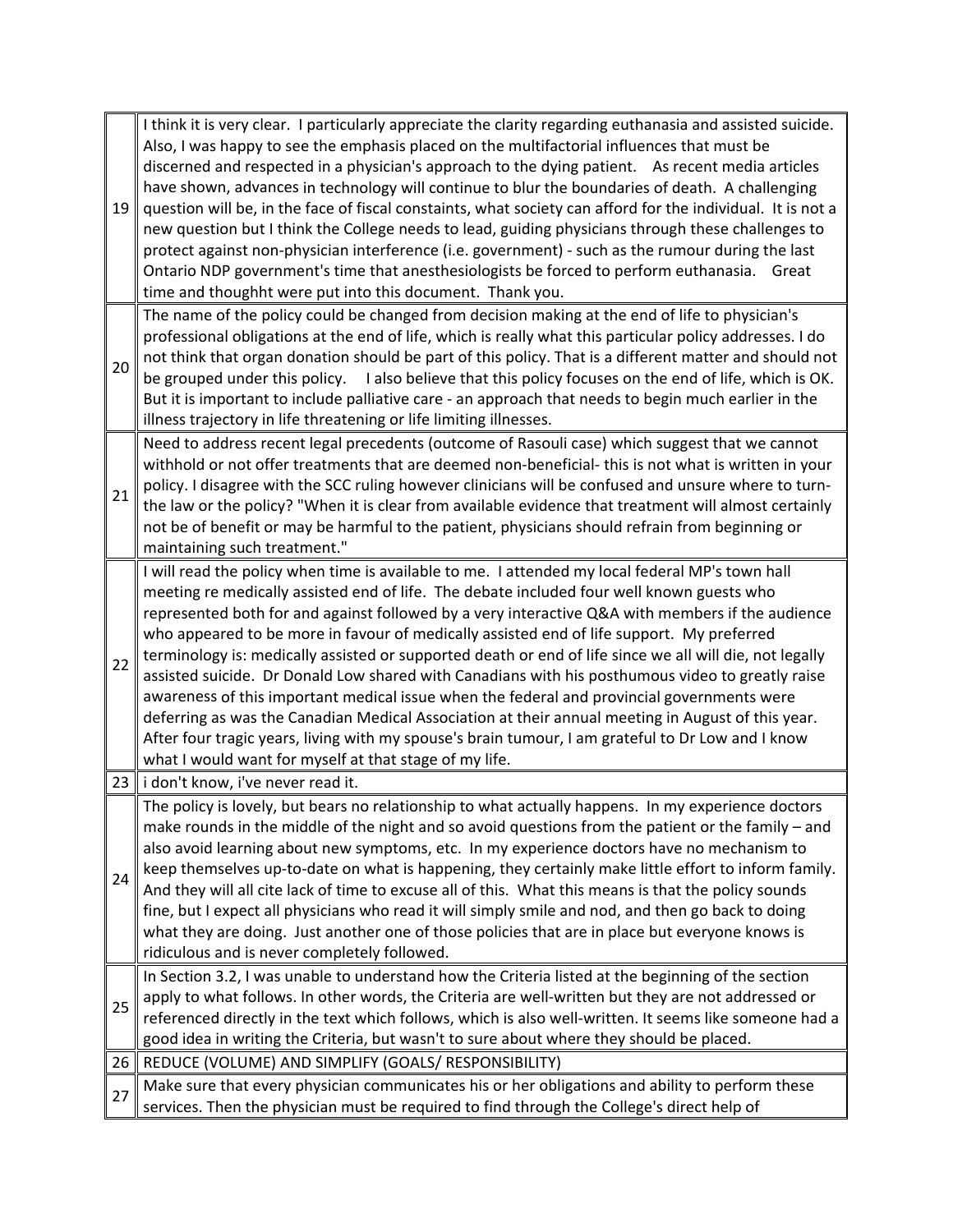|    | accessibility of a patient's desires from elsewhere instead of the doctor taking over decision                                                                                                             |
|----|------------------------------------------------------------------------------------------------------------------------------------------------------------------------------------------------------------|
|    | making(labelling patient not qualified or getting further advice, just basically placing the patient in a                                                                                                  |
|    | drugged condition with no QOL, and possibly abandoning the patient as hopeless{personal                                                                                                                    |
|    | experience}). When I was last sent to emergency two weeks ago by CCAC Specialist with letter, the                                                                                                          |
|    | emergency room doctor or anyone else did not even take my vitals. I was screaming in pain and had                                                                                                          |
|    | been sent because I was totally unable to walk in any form. I have a chronic, progressive condition. I                                                                                                     |
|    | only was asking to see if I had damaged anything or if my condition was progressing. Doctor did not                                                                                                        |
|    | want to examine me in any way. The hospital had me carried out of the hospital and placed in a cab                                                                                                         |
|    | and sent home. I can't even get to a commode. My condition is progressive and cannot be slowed.                                                                                                            |
| 28 | I found the policy to be very clear. I do not understand the sentence above, "The layout or structure                                                                                                      |
|    | of the policy is intuitive."                                                                                                                                                                               |
| 29 | TO ME THE POLICY'S CLARITY IS WELL STATED AND UNDERSTANDABLE                                                                                                                                               |
| 30 | Propagate the Policy more actively. The public is unaware of the policy.                                                                                                                                   |
| 31 | No                                                                                                                                                                                                         |
| 32 | i'm not sure                                                                                                                                                                                               |
| 33 | Make it readily available for patients and caregivers                                                                                                                                                      |
|    | There is no reason to waste time and resources on a change to this policy unless changes are                                                                                                               |
| 34 | actually made to the criminal code. Unlike documents produced by lawyers, this policy is clear,                                                                                                            |
|    | direct, concise, and easily understood. Suggest the committee do something else of more benefit                                                                                                            |
|    | with their time. Seems they are becoming unduly bureaucratic job justification????                                                                                                                         |
| 35 | What do you mean bu "it is intuitive"? How can anyone be sure that any policy is "free from error"                                                                                                         |
|    | until it has been implemented and tested in the court of real life issues?                                                                                                                                 |
|    | Make it clear that the policy applies not just at "end of life" but much earlier on in the disease                                                                                                         |
|    | trajectory. Advance care planning, conversations with the patient & family, communication                                                                                                                  |
| 36 | between providers, etc. should start upon diagnosis or identification of an advancing chronic                                                                                                              |
|    | disease. "End-of-life" implies that you do not have to think about these things until death is                                                                                                             |
|    | imminent.                                                                                                                                                                                                  |
|    | The policy is totally indequate describing the role and responsibilities of the physician in ensuring                                                                                                      |
| 37 | adequate plans are in place to support patients who wish to die at home. The policy needs to be                                                                                                            |
|    | corrected regarding the interaction wtih EMS systems.                                                                                                                                                      |
|    | The comments related to Power of Attorney for Personal Care and advanced directives is not clear                                                                                                           |
| 38 | to me. I remain unsure whether a properly written and witnessed advanced directive is legally                                                                                                              |
|    | binding on Ontario physicians.                                                                                                                                                                             |
|    | I think the policy is clear to those who have experience in providing care for patients who are dying                                                                                                      |
|    | in various settings. It doesn't provide enough detail or examples for those who haven't been                                                                                                               |
|    | exposed to patients dying in various settings, or under various circumstances. Also how not to start<br>down certain roads of care when death is inevitable -- eg, putting in feeding tubes because family |
| 39 | members fear it will hurt to for their dying loved one to starve. This isn't part of basic medical                                                                                                         |
|    | school training, and so it needs to get coverage in the policy. it is OK not to do things. And we need                                                                                                     |
|    | to be resource conscious and help families be ok with not doing everything all the time for every                                                                                                          |
|    | patient. That is not euthanasia, it is resource management and good palliation.                                                                                                                            |
| 40 | I find the policy quite clear as it is                                                                                                                                                                     |
| 41 | Needs to address the whole issues of assisted suicide                                                                                                                                                      |
| 42 | Yes it can always be improved. In paricular an algorythm for when conflict occurs would be helpful.                                                                                                        |
|    | The issues relating to consent could be summarized in a sentence and included in the relevant area.                                                                                                        |
| 43 | "Must have the capacity to understand the nature of the illness and treatment recommended and                                                                                                              |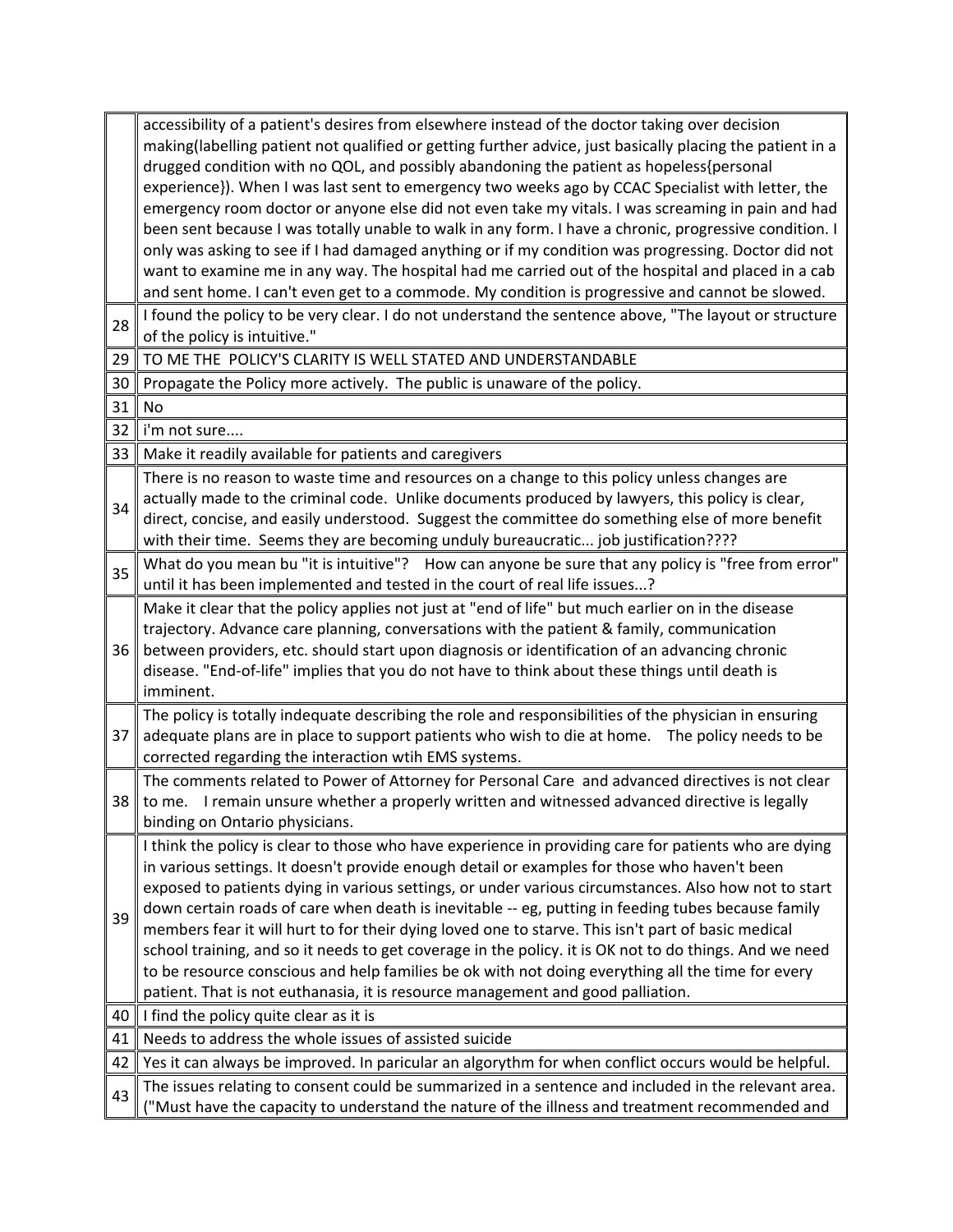|                 | be able to understand the implications of refusal of treatment on the illness", or something to that<br>effect)                                                                                                                                                                                                                                                                                                                                                                                                                                       |
|-----------------|-------------------------------------------------------------------------------------------------------------------------------------------------------------------------------------------------------------------------------------------------------------------------------------------------------------------------------------------------------------------------------------------------------------------------------------------------------------------------------------------------------------------------------------------------------|
| 44              | I have no sure way of knowing if it is free of errors                                                                                                                                                                                                                                                                                                                                                                                                                                                                                                 |
| 45              | The policy needs to be clearer about who should have an end of life discussion, and the most<br>appropriate setting for this to occur. Family physicians and specialists with longstanding patient<br>care interactions should be encouraged to have these discussions before the patient reaches a<br>The section around withdrawing and withholding life sustaining therapy could be improved<br>crisis.<br>and align with the improvements and discussion which has taken place in some of the academic<br>teaching hospitals in the past 5 years. |
| 46              | The primary problem is that the policy does not provide an effective answer to the problem. It<br>quickly ends with, "conflict resolution" which really isn't providing any specific direction or support<br>for physicians at all                                                                                                                                                                                                                                                                                                                    |
| 47              | I worry that the language for Expected Death in the Home 3.3 is not strong enough. I think many<br>physicians need to be reminded of their obligation to patients, especially at the end of life.<br>Palliative Care resources are currently scarce (less than 30% of Canadians have access to quality<br>palliative care, when they need, where they need it).                                                                                                                                                                                       |
| 48              | Editing with more point by point expression rather than narrative detail open to interpretation                                                                                                                                                                                                                                                                                                                                                                                                                                                       |
| 49              | A summary, which is not trying to cover all the legalities, would be helpful. Normally I nor most<br>busy physicians would take time to read this document because of its length.                                                                                                                                                                                                                                                                                                                                                                     |
| 50 <sub>1</sub> | The current policy is an adequate document                                                                                                                                                                                                                                                                                                                                                                                                                                                                                                            |

**Question 9:** What issues or topics did we miss? How can we ensure the policy is helpful to both physicians and the public? How should the expectations for physicians be revised? (Please feel free to elaborate on your answers above or touch on other issues relating to comprehensiveness)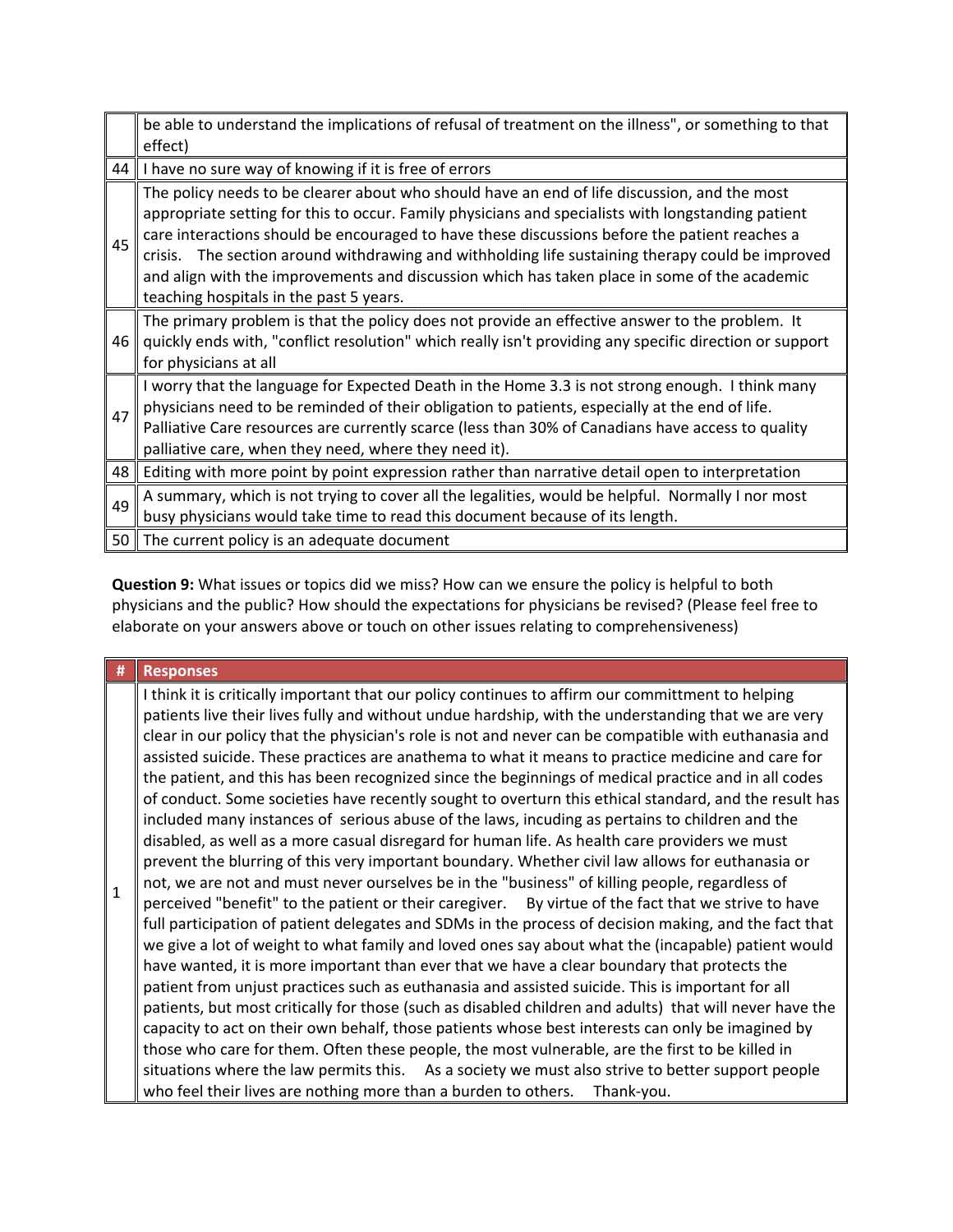| $\overline{2}$ | Present form is very clear and addresses all relevant and important issues                                |
|----------------|-----------------------------------------------------------------------------------------------------------|
|                | The policy should strive to make a stronger push to delineate the spectrum of philosophy of care          |
|                | that many patients go through as their disease progress and as aggressive life-prolonging measures        |
|                | become more and more futile and symptoms become more and more prominent. By outlining this                |
|                | as a spectrum rather than a dichotomy, patients and physicians will gain a better understanding of        |
|                | how palliation is in fact fully beneficial to their care plan from an early point, which ultimately leads |
|                | to better symptom control. I believe that the College of Physicians and Surgeons of Ontario should        |
|                | not intentionally avoid making any judgement call on the question of euthanasia and physician-            |
| 3              | assisted suicide, as it clearly does in this document. This question is not one that law-makers are in    |
|                | a better place to answer, or one that should be reserved for a few elite bio-ethicists. At a time when    |
|                | this notion is being challenged both abroad and within our borders, the College should have a voice       |
|                | to advocate for their patients.<br>It may be reasonable to remind our medical community of the            |
|                | hippocratic oath, or that this represents an attack on the very character of human life, with             |
|                | enormous repercussion on our society. Perhaps what resonates more vividly in a physician's mind,          |
|                | however, is the notion that the request for euthanasia and physician-assisted suicide promptly            |
|                | vanishes when resources are available to provide effective and timely palliative care.<br>I would         |
|                | want to see a College that is explicitly advocating for such a reality for all Ontarians.                 |
| 4              | We must emphasized the role that a physician has to first do no harm.                                     |
|                | In terms of the section on Advance Care Planning, we would suggest adding the resource                    |
| 5              | www.advancecareplanning.ca. Here physicians will find conversation guides and workbooks to                |
|                | assist both health care providers and patients.                                                           |
| 6              | see previous response                                                                                     |
|                | I think it is important that we continue to stress the availability of palliative treatments for the      |
|                | suffering. In particular, emphasis on the fact that all suffering is at least partially treatable must be |
| 7              | made so that patients can make truly informed choices on their end-of-life care. Euthanasia is an         |
|                | option that is not necessary given the quality and efficacy of treatments. Family members too need        |
|                | to be aware of this fact.                                                                                 |
|                | The policy states that sustaining treatment should not be offered to patients who will be unable to       |
| 8              | experience and permanent benefit - this needs to be clarified to indicate that ordinary measures          |
|                | such as hydration would still be acceptable to patients in a permanent vegetative state.                  |
|                | Physicians need more permission to communicate the limitations of medicine for certain medical            |
|                | situations to their patients. They can't "save" a dying person and need to be able to convey the          |
|                | important process of dying to patients. We labour into this world and we labour out of this world.        |
| 9              | These are sacrosanct rites of passage and should be honoured more explicitly. Western culture has         |
|                | the tendency to gloss over and censure these important junctures in the human experience. The             |
|                | desire to anaesthetize natural death (and natural birth) is very strong and derives from puritan          |
|                | underpinnings.                                                                                            |
|                | Spiritual care is a big one. This is why Reiki is used in every hospice facility in Ontario. Perhaps it   |
|                | should state that in the case of a Catholic patient a Priest should be consulted and the Diocese          |
| 10             | should have a Priest that swears allegiance to the Magisterium and is trained in bioethics                |
|                | consistent with the Church's teaching. In other words, there should be something for physicians to        |
|                | turn to or someone to call in the case of Catholics.                                                      |
| 11             | It is helpful to both physician and the public. It would be more effective to clearly emphasize the       |
|                | dignity of the human person from natural birth to natural death in section 3.4. It should articulate      |
|                | that Euthanasia and Assisted Suicide is clearly offends that dignity                                      |
| 12             | As in number 8, I think the College needs to aritculate that the involvement in assisted suicide or       |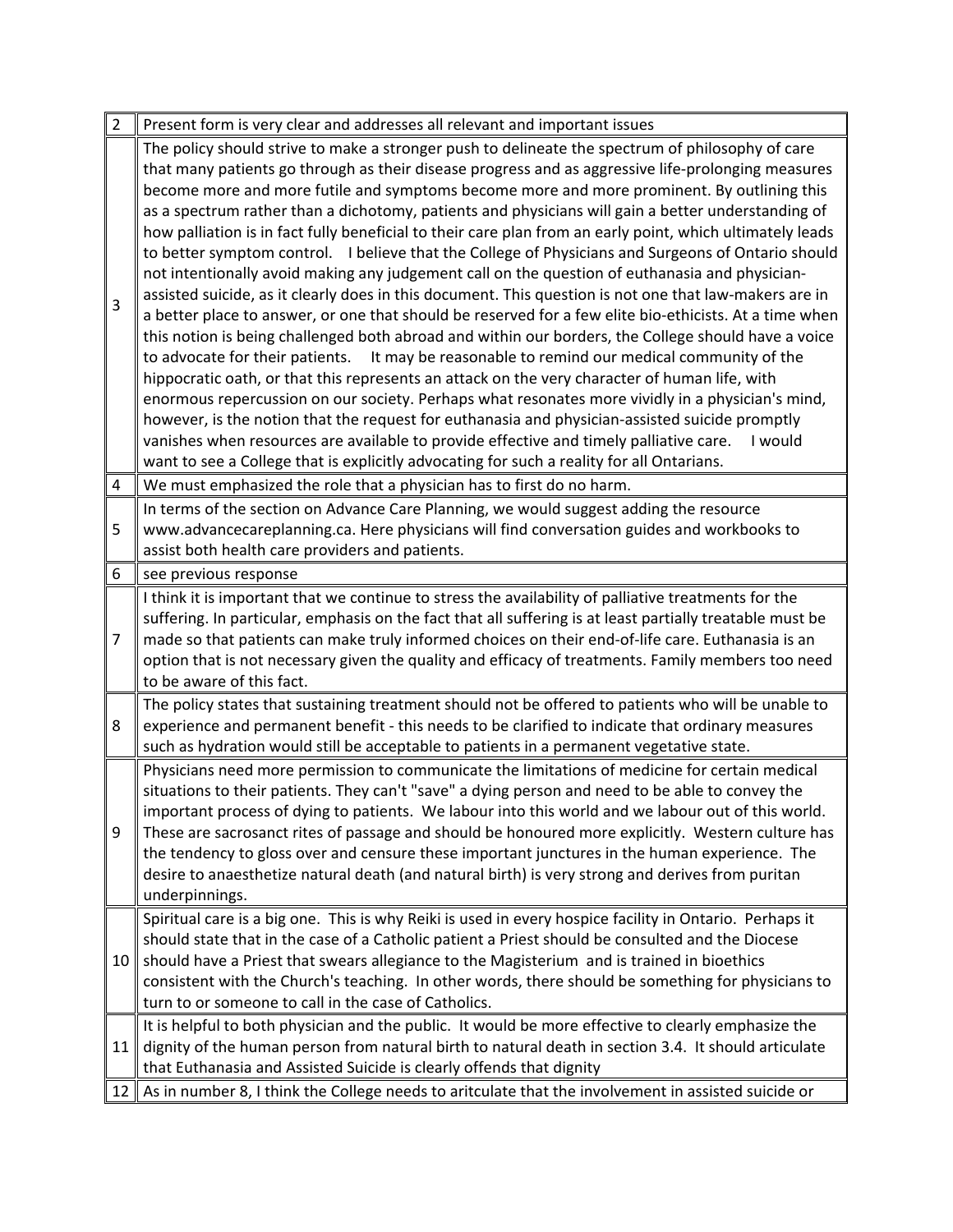|    | euthanasia by its members violates the fudiciary duty of doctors to patients and can potentially<br>diminish trust between physicians and public              |
|----|---------------------------------------------------------------------------------------------------------------------------------------------------------------|
|    | In the part under Euthanasia and Assisted Suicide, it should be stated that physicians have no                                                                |
|    | obligation to follow patients' desires for euthanasia, not only because it's illegal in the Criminal                                                          |
| 13 | Code but also because euthanasia is harmful for patients. Euthanasia should not be used as a                                                                  |
|    | method to alleviate suffering in place of attending to other issues at end of life, like lack of support,                                                     |
|    | feeling like a burden, relieving pain, etc.                                                                                                                   |
|    | The policy speaks about the importance of ethics with drawing clear ethical lines in the sand. On the                                                         |
|    | euthasia issue there are statements about legality. If the law were to change would the practice                                                              |
| 14 | suddenly become ethical? The association needs to articulate what is and is not within the realm of                                                           |
|    | allowable acts based on the value of the people they are treating.                                                                                            |
|    | - this policy implies that if the criminal code was changed, the College's position on assisted                                                               |
|    | suicide/euthanasia would also change - we need to be clear that in order to prevent elder abuse, in                                                           |
| 15 | order to assist those living with disabilities and in order to ensure our patients trust us until the very                                                    |
|    | end, we must not endorse assisted suicide or euthanasia                                                                                                       |
|    | While euthanasia is fortunately still prohibited under the Criminal Code, it worries me that there                                                            |
| 16 | seem to be loopholes which might allow a physician to assist in ending a patient's life prematurely                                                           |
|    | under the guise of ethical practice.                                                                                                                          |
| 17 | More emphasis on why it is wrong to participate in assisted suicide or to want it for yourself.                                                               |
| 18 | Redraft the policy to permit euthanasia and assisted suicide                                                                                                  |
|    | With our multicultural population can we every really address all cultural norms? What recourse                                                               |
| 19 | does a doctor have if cultural differences clash? I do not believe that doctors should have to leave                                                          |
|    | their beliefs at the door.                                                                                                                                    |
|    |                                                                                                                                                               |
|    |                                                                                                                                                               |
| 20 | Withdrawal of care                                                                                                                                            |
| 21 | N/A                                                                                                                                                           |
|    | Please see previous comment section. There should be clear obligations to physicians about non-                                                               |
|    | abandonment at the end-of-life. It should also include and be very clear about dealing with the wish                                                          |
| 22 | to hasten death - and how to respond in a humane and compassionate way within our current                                                                     |
|    | legal/regulatory environment. This is something that I believe is very important for the public and a                                                         |
|    | very confusing issue for physicians. Policy (e.g. Issues like non-abandonment or conscientious                                                                |
|    | objection) needs to be completely consistent with our current legal framework.                                                                                |
|    | As i mentioned in the last white box, physicians are getting mixed messages from the courts and                                                               |
| 23 | policy documents such as these. Expectations of physicians are extremely unreasonable: do                                                                     |
|    | everything you can to communicate well with family (OK), involve dispute resolution (OK) but then                                                             |
|    | what?                                                                                                                                                         |
| 24 | I have not had the time to read it yet but plan to, very soon.                                                                                                |
| 25 | i don't know, i've never read it.                                                                                                                             |
| 26 | I feel this should be teh patients choice or care giver when required.                                                                                        |
|    | It provides no mechanism for patients who need to protect themselves from abusive family                                                                      |
|    | members. Especially if they have no other reasonable substitute decision-maker. This leaves the                                                               |
|    | patient very vulnerable. The policy is only helpful if it is realistic and there is an expectation that it                                                    |
| 27 | will be followed. While I think that these are reasonable expectations - they are so incredibly far                                                           |
|    | from what actually happens that one might as well be reading science fiction. There is nothing in                                                             |
|    | this policy that explains how it is supposed to happen, or how a patient or family member can                                                                 |
| 28 | access some of the promised consultations and information.<br>I do not know if physicians regard this policy as helpful. I would hope so. I do not think that |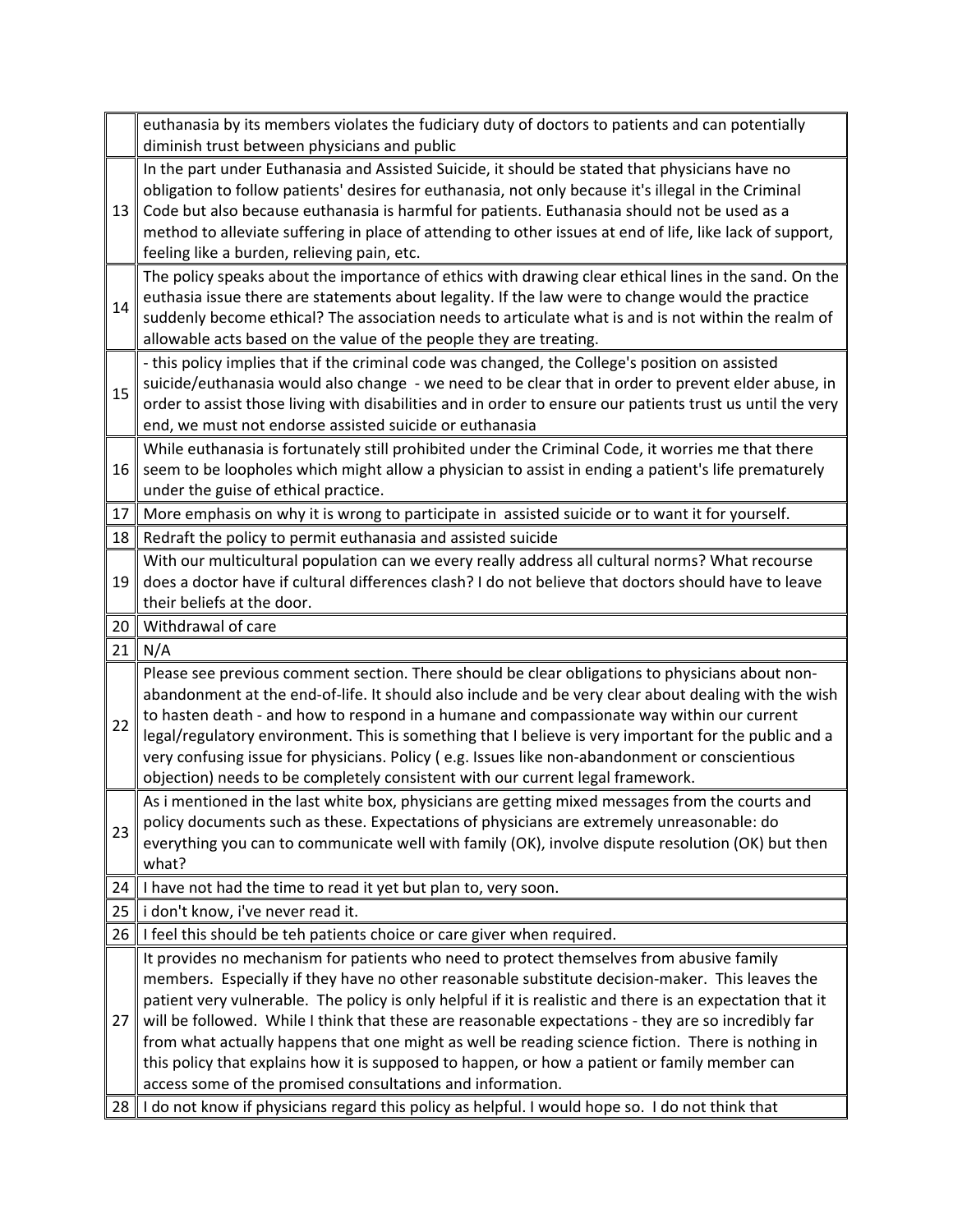|    | anything was missed, but in the light of what is currently in the media, it seems to me that the                                                                                                                                                                                                                                                                                                                                                                                                                                                                                                                                                                                                                                                                                                                                                                                                                                                                                                                                                                                              |
|----|-----------------------------------------------------------------------------------------------------------------------------------------------------------------------------------------------------------------------------------------------------------------------------------------------------------------------------------------------------------------------------------------------------------------------------------------------------------------------------------------------------------------------------------------------------------------------------------------------------------------------------------------------------------------------------------------------------------------------------------------------------------------------------------------------------------------------------------------------------------------------------------------------------------------------------------------------------------------------------------------------------------------------------------------------------------------------------------------------|
|    | sections on Euthanasia and Assisted Suicide need to be elaborated.                                                                                                                                                                                                                                                                                                                                                                                                                                                                                                                                                                                                                                                                                                                                                                                                                                                                                                                                                                                                                            |
| 29 | RELIVE PHYSICIANS OF LIABILITY WHEN PATIENT/POA/ DECISION MAKER REFUSES CARE. IN THIS<br>CASE A PANEL OF DOCTORS SHOULD REVIEW THE CASE TO ENSURE NO PHYSICIAN ERROR HAS<br>OMITTED A TREATMENT ACCEPTABLE TO THE PATIENT/POA/ DECISION MAKER                                                                                                                                                                                                                                                                                                                                                                                                                                                                                                                                                                                                                                                                                                                                                                                                                                                 |
| 30 | This topic needs to be discussed more in public forums. Most people would not know where to find<br>this information.                                                                                                                                                                                                                                                                                                                                                                                                                                                                                                                                                                                                                                                                                                                                                                                                                                                                                                                                                                         |
| 31 | It is not the fault of the policy that our current laws prohibit assisting patients to die with the dignity<br>that is important to them and which has been an important aspect of living their life. Our current<br>laws are nothing short of barbaric. We treat our animals with vastly greater care and dignity than<br>we treat humans. My daughter was able to end the life of her beloved horse which she had had as a<br>close companion for over twenty years with great care and compassion. By contrast, I was unable to<br>assist my father to die with dignity, forcing him to live in a state of unawareness of his surroundings<br>and requiring someone's care for all bodily functions for over three years. The College should not be<br>simply accepting such barbarism as a necessary legal constraint, but should be actively working to<br>change the law.                                                                                                                                                                                                               |
| 32 | As far as making the patient comfortable during their last time, the policy seems to fit the bill so to<br>speak. As far as the patients choice to not continue there is nothing allowing the medical personnel<br>to help them in this endeavor. More discussion is needed on when/if the person has the right to<br>end their life and what role the medical personnel should have in it. End of life rights need to be<br>addressed and an acceptable policy put into place that considers the effect on the patient, medical<br>personnel and family. It's indeed a tough one morally and emotionally for all concerned.                                                                                                                                                                                                                                                                                                                                                                                                                                                                  |
| 33 | Communication must be required between physician and patient(or my substitute decision maker).<br>I mean made LAW. We, the patients must not be just abandoned to pain and suffering, not being<br>informed of our prognosis and time left to live. Doctors here treat symptoms, not diseases.                                                                                                                                                                                                                                                                                                                                                                                                                                                                                                                                                                                                                                                                                                                                                                                                |
| 34 | Perhaps the issue of how rational the family may be about impending death needs to be included.<br>Sometimes one or more family members are incapable of facing reality at this time. Death is<br>inevitable and are they wanting to keep the patient alive for the patient's benefit or actually for<br>themselves as they can't face change/death.                                                                                                                                                                                                                                                                                                                                                                                                                                                                                                                                                                                                                                                                                                                                          |
| 35 | My father died at home after long illnesses. My mother was his main caregiver. She received very<br>little support from the CCAC and no help for the emotional anguish that she was going through.<br>When my father died, we were at his bedside. I was holding his hand and was the first to notice that<br>he was no longer breathing. He had made it clear to us that he did not want any measures taken to<br>prolong his life. We called 911 and the operator wanted us to begin CPR. We told them that my<br>father had expressed verbally and in writing that he did not want us to prolong his life. The police<br>took my driver's license and made it clear that I could be charged if the coroner thought that we<br>should have performed CPR. The coroner took quite a while to arrive but he agreed that we did the<br>right thing by allowing my father to die with dignity. The police officers were very apologetic and I<br>understand that they were doing their job. However, there should be co-ordination between the<br>policies of doctors and emergency responders. |
| 36 | ASSISTED END OF LIFE FOR A PATIENT THAT HAS NO QUALITY OF LIFE LEFT AND IS ONLY<br>SURFFERING SUCH AS THE LATE STAGES OF ALS. IT IS INHUMAN TO MAKE SOME WHO CAN NO<br>LONGER DO ANYTHING FOR THEMSELVE AND HAVE REQUESTED THIS TO MAKE THEM CONTIUE TO<br>LIVE IN PAIN AND OR UNABLE TO EVEN EAT AND MUST BE FEED BY A TUBE AND OF INTRAVINEUS.                                                                                                                                                                                                                                                                                                                                                                                                                                                                                                                                                                                                                                                                                                                                              |
| 37 | Pain relief even if possibly speeding death has to be allowed when death is inevitable.                                                                                                                                                                                                                                                                                                                                                                                                                                                                                                                                                                                                                                                                                                                                                                                                                                                                                                                                                                                                       |
| 38 | How will the public be made awared ot he policy?<br>There may be situations where the policy                                                                                                                                                                                                                                                                                                                                                                                                                                                                                                                                                                                                                                                                                                                                                                                                                                                                                                                                                                                                  |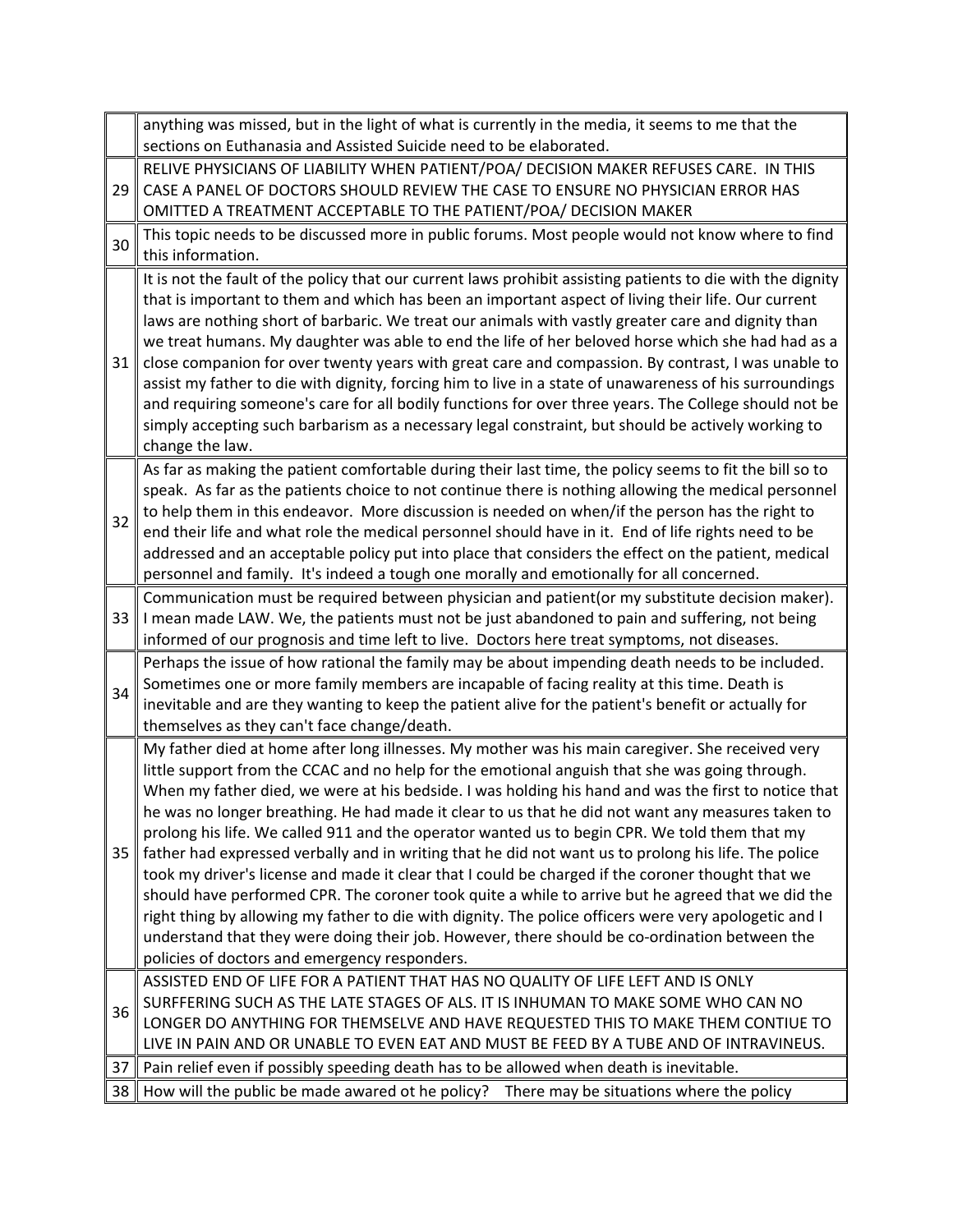|    | cannot give directives because the specific case/situation is not easy to envisage.                                                                                                                                                                                                                                                                                                                                                                                                                                                                                                                                                                                                                                                                                                                                                                                                                                                                                                                                                                                                                                                                                                                                                                                                                                                                                                                                                  |
|----|--------------------------------------------------------------------------------------------------------------------------------------------------------------------------------------------------------------------------------------------------------------------------------------------------------------------------------------------------------------------------------------------------------------------------------------------------------------------------------------------------------------------------------------------------------------------------------------------------------------------------------------------------------------------------------------------------------------------------------------------------------------------------------------------------------------------------------------------------------------------------------------------------------------------------------------------------------------------------------------------------------------------------------------------------------------------------------------------------------------------------------------------------------------------------------------------------------------------------------------------------------------------------------------------------------------------------------------------------------------------------------------------------------------------------------------|
| 39 | What are physicians responsibilities in terms of communicating with other members of the<br>patient/family's care team? e.g. home care nurse/PSW, long-term care home staff, volunteers,<br>social worker. Physician should be obligated to act as part of an inter-disciplinary team, and upon<br>consent from the patient, share information about that patient's care with other members of the<br>team.                                                                                                                                                                                                                                                                                                                                                                                                                                                                                                                                                                                                                                                                                                                                                                                                                                                                                                                                                                                                                          |
| 40 | Ultimately people who do not wish CPR in the event of cardiac arrest (especially those with a<br>terminal illness who wish to die at home) should work with their health care team to ensure 911 is<br>not called as they enter the dying stages. Ultimately 911 is a resuscitation service and a call to 911<br>in the circumstances above is regarded by those of us in the EMS business as a failure to plan or<br>implement the persons final wishes. This failure often occurs because of indequate physcian<br>support. This is a frequently encountered problem that should not exist.                                                                                                                                                                                                                                                                                                                                                                                                                                                                                                                                                                                                                                                                                                                                                                                                                                        |
| 41 | You didn't miss any topics. I would like to see one policy area changed, but I assume I will have<br>time to comment on that later in the survey                                                                                                                                                                                                                                                                                                                                                                                                                                                                                                                                                                                                                                                                                                                                                                                                                                                                                                                                                                                                                                                                                                                                                                                                                                                                                     |
| 42 | I covered this under the previous comments. Primarily the public needs more examples and details<br>to understand this policy. Also need to begin discussions with this topic that a patient is entitled to<br>good pain management, and not be left alone with no MD ever visiting them in hospital because<br>they are actively dying. More of their bill of rights would comfort them. BUT inform them they<br>aren't always entitled to every medical intervention because it isn't reasonable, or cost effective.<br>For example, when you tell a family that CPR on their 98 year old grandmother is going to break her<br>ribs and be painful, they opt to not do it. Why can't we do some of that education of the public in<br>advance. Full out ICU care for every patient every time isn't appropriate. ALSO - Federal gov't is<br>asking the provinces to decide about euthanasia. This policy needs to protect MDs and nurses more<br>around administering aggressive pain management at end of life, so that it isn't a case of watching a<br>person suffer because a MD is nervous that the family might seek legal aid if the patient dies while<br>sedated. Nurses become nervous because they do the administering when no one else is around of<br>the every hour sedation. Need to engage in euthanasia discussions. When is it ok, what is ok, how<br>would it look, etc, because the discussion won't go away. |
| 43 | I have no suggestions                                                                                                                                                                                                                                                                                                                                                                                                                                                                                                                                                                                                                                                                                                                                                                                                                                                                                                                                                                                                                                                                                                                                                                                                                                                                                                                                                                                                                |
| 44 | Encourage physicians to have comprehensive training in Psychosocial Spirtual Bereavement<br>issues/topics and/or ensure they will access experts in these areas to assist when necessary.                                                                                                                                                                                                                                                                                                                                                                                                                                                                                                                                                                                                                                                                                                                                                                                                                                                                                                                                                                                                                                                                                                                                                                                                                                            |
| 45 | euthanasia a dn assisted suicide need to be re-examined and a more complete analysis made<br>ideally, the CPSO should support the development of appropriate legislation and guidelines                                                                                                                                                                                                                                                                                                                                                                                                                                                                                                                                                                                                                                                                                                                                                                                                                                                                                                                                                                                                                                                                                                                                                                                                                                              |
| 46 | assisted suicide                                                                                                                                                                                                                                                                                                                                                                                                                                                                                                                                                                                                                                                                                                                                                                                                                                                                                                                                                                                                                                                                                                                                                                                                                                                                                                                                                                                                                     |
| 47 | In Ontario the HCCA pays a major role and within the Act the clear role of the substitute decision<br>maker needs to be publisized. Families cannot have the right to dictate medical care and request<br>consent for every medication, families must understand that they help provide as clear as possible<br>information of what the patients wishes are. SDM can consent to Critical Care; families cannot<br>dictate the care proivided in Critical Care when the care is not indicated.                                                                                                                                                                                                                                                                                                                                                                                                                                                                                                                                                                                                                                                                                                                                                                                                                                                                                                                                        |
| 48 | The main issue that needs to be addressed is what should be done when the patient/family insist on<br>medically inappropriate therapy ie CPR or ICU therapy when it is clearly medically inappropriate<br>such as a case of advanced cancer with no remaining treatment options. Conflict resolution has not<br>been able to resolve the conflict and there is no other physician willing to provide the requested<br>therapy. Although not common this occurs frequently enough to be a problem.                                                                                                                                                                                                                                                                                                                                                                                                                                                                                                                                                                                                                                                                                                                                                                                                                                                                                                                                    |
| 49 | "All" is a strong word. I doubt that any policy can comprehensively address ALL the relevant issues.<br>It is very helpful to have the various possibilities regarding treatment outlined, in particular the                                                                                                                                                                                                                                                                                                                                                                                                                                                                                                                                                                                                                                                                                                                                                                                                                                                                                                                                                                                                                                                                                                                                                                                                                         |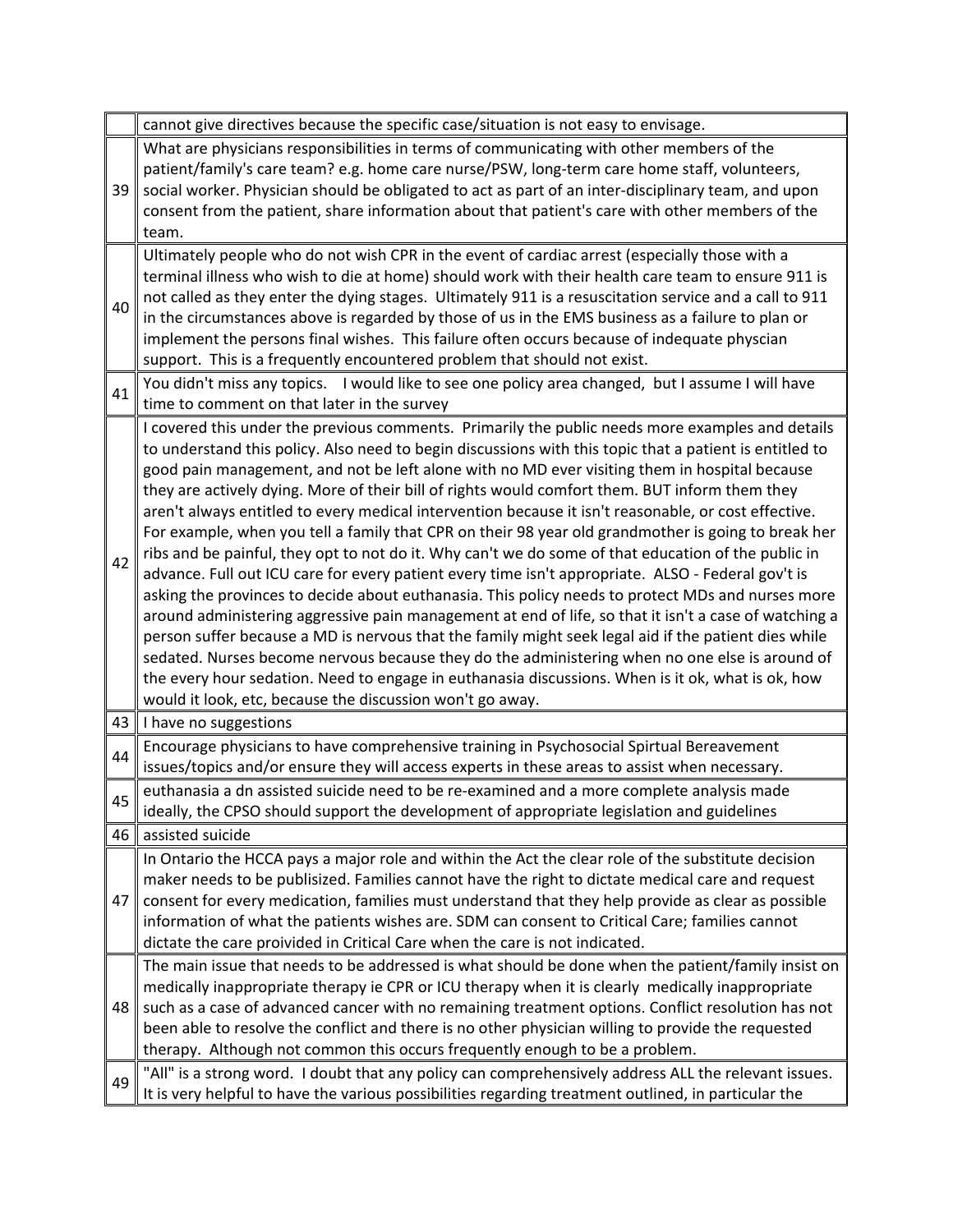|    | situation where the medical team clearly finds treatment would be futile.                              |
|----|--------------------------------------------------------------------------------------------------------|
| 50 | Please see above. Clarity around withdraw and withholding and the fact that physicians are not         |
|    | obliged to provide (or indeed offer ACLS)                                                              |
| 51 | Need to be much more clear about the role of life support/resuscitation and the limits/situations      |
|    | when it is not indicated, specifically a clear definition of what "benefit" is.                        |
| 52 | Futility. Not just CPR and life sustaining but therapy that will not under any circumstances provide a |
|    | survival or symptom benefit yet the patient/family/SDM/POA insist upon futile treatment(s).            |
|    | While the policy related to euthanasia is correct in law, there is potential legislative change in     |
| 53 | Quebec and some expressions of support for a limited policy of euthanasia, especially from patient     |
|    | support groups. While providing the legal information, addition of comment on the potential for        |
|    | change might be appropriate.                                                                           |
|    | I can not identify, at this time, what else it might cover. I believe that the Euthanasia and Assisted |
|    | Suicide section must remain definitive, no matter what the Criminal Code says. Palliate Care           |
|    | requires much more attention and support by all governing and non-governmental organizations.          |
| 54 | My recollection of the Health Care Consent Act as it relates to "No advance Directives" is rather      |
|    | complex. I recognize that it is trying to deal with a very complex situation. Those members of the     |
|    | family having had the longest association with the patient need to receive priority attention, with    |
|    | their opinions carrying the most weight.                                                               |
| 55 | Two additional issues may be appropriate for specific comment within this policy: - withdrawal of      |
|    | life-sustaining interventions - palliative sedation therapy                                            |
|    | The entire concept that our policies on this topic is based on popular morality is flawed. Who are     |
| 56 | our ethical leaders? Personally, I turn to my church as my ethical guide on most of these issues. I    |
|    | implore the College to acknowledge the historical reality that most of our current values are derived  |
|    | from higher values and not a democratic process. Please address how individual physicians are to       |
|    | reconcile their own moral obligations when they conflict with the CPSO                                 |

**Question 11:** If you have any additional comments that you have not yet provided, please provide them below, by email or through our online discussion forum.

|                | <b>Responses</b>                                                                                                                                                                                                                                                                                                                                                                                                                                                                                                                                                                                                                                                                                                                                                                                                                                      |
|----------------|-------------------------------------------------------------------------------------------------------------------------------------------------------------------------------------------------------------------------------------------------------------------------------------------------------------------------------------------------------------------------------------------------------------------------------------------------------------------------------------------------------------------------------------------------------------------------------------------------------------------------------------------------------------------------------------------------------------------------------------------------------------------------------------------------------------------------------------------------------|
| 1              | Life is an inalienable right and physicians should stand behind the timeless tradition of first doing no<br>harm. The Canadian health care system has put in place a wealth of information and resources<br>available for palliative care; of course, there's room for improvement, but Canadian physicians have<br>been respected for their efforts in bringing relief to the dying without the need to euthanize them.<br>Our intentions are very important when dealing with the privilege we have as physicians, and the<br>intention to relief pain through proper use of opioids should never be equated to euthanasia, since<br>good palliative care never aims at ending a life prematurely or directly.                                                                                                                                      |
| $\overline{2}$ | Palliative care should be promoted as much as possible.                                                                                                                                                                                                                                                                                                                                                                                                                                                                                                                                                                                                                                                                                                                                                                                               |
| 3              | The current policy very clearly outlines the duties of the physician. We are not able to participate in<br>euthanasia or assisted suicide. I fear any changes to such a policy will lead to incremental advances<br>towards unfavourable outcomes. We can already see in the proposed Bill 52, grey areas and blurred<br>lines. For example, one of the stipulations is that patients need to "suffer from an incurable illness".<br>In modern medicine, unfortunately, most patients have chronic illnesses (i.e. diabetes, allergies,<br>etc.). This does not necessarily mean they should be committing suicide. How does one decide how<br>much "suffering" is borne by the patient? Such vague terminology is also seen in another stipulation<br>that the patient must "suffer from constant and unbearable physical or psychological pain that |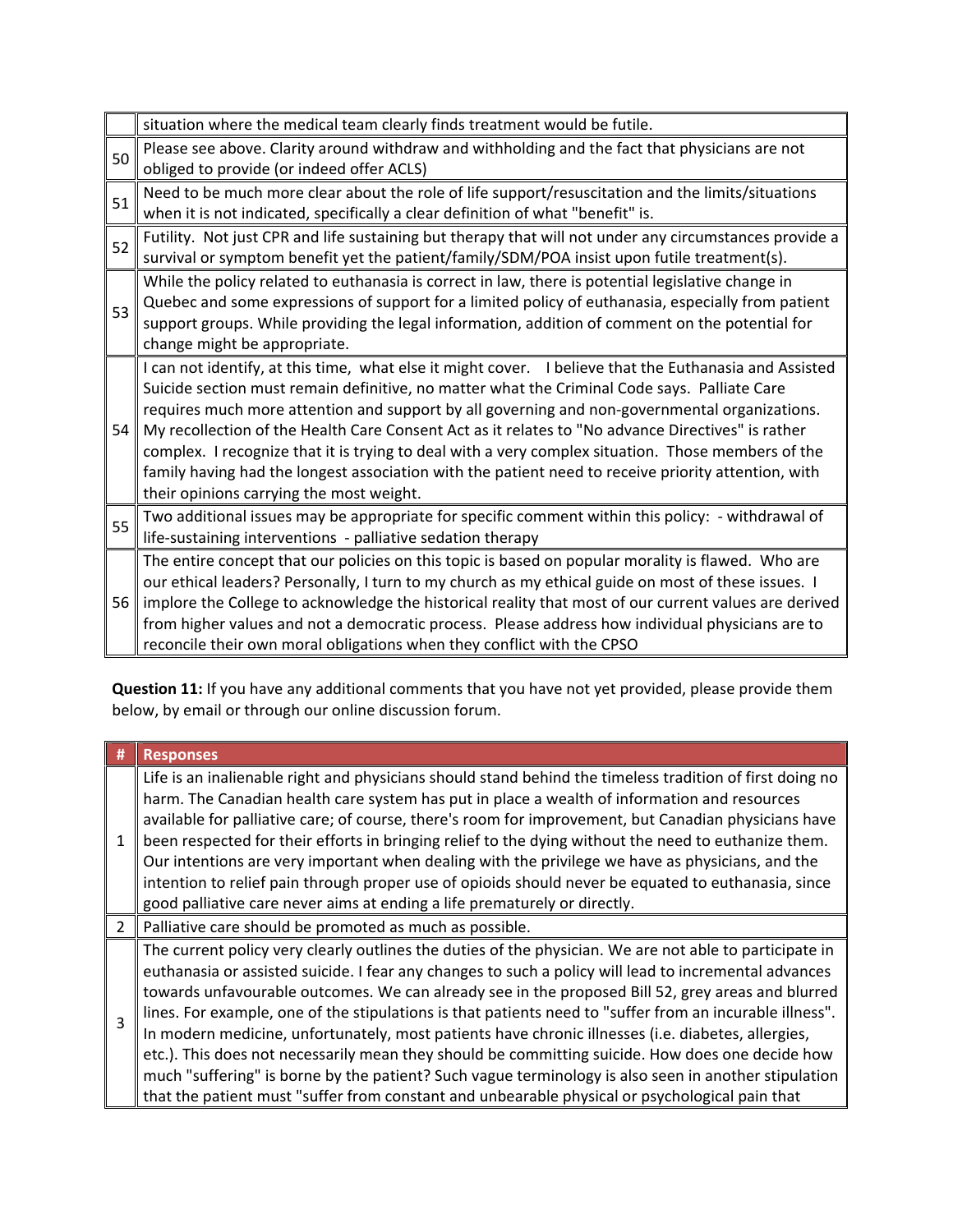|                | cannot be relieved.". How often do we see patients that fit this description? How does one even go                                                                                                                                                                                                                                                |
|----------------|---------------------------------------------------------------------------------------------------------------------------------------------------------------------------------------------------------------------------------------------------------------------------------------------------------------------------------------------------|
|                | about evaluating severity of pain. It is still a concept with which the medical community itself                                                                                                                                                                                                                                                  |
|                | struggles. Moreover, the Bill states that a physician needs approval from another physician before                                                                                                                                                                                                                                                |
|                | carrying out the lethal act. However, what is stopping the physician from contacting multiple                                                                                                                                                                                                                                                     |
|                | doctors until they find one who does agree with them? I see too many cracks in any proposed                                                                                                                                                                                                                                                       |
|                | changes to our current system, and I fear too many people will inevitably fall through them. We will                                                                                                                                                                                                                                              |
|                | only see the elderly and those with dementia or psychological illness being exploited. The policy                                                                                                                                                                                                                                                 |
|                | should protect the most number of people and most especially the vulnerable sectors. As physicians                                                                                                                                                                                                                                                |
|                | that is our duty.                                                                                                                                                                                                                                                                                                                                 |
| 4              | The existing policy is fine.                                                                                                                                                                                                                                                                                                                      |
| 5              | I would like to applaud the CPSO's policy on its comprehensiveness. I believe that the section of the<br>policy related to Euthanasia could be further strengthened by including physician's moral obligation<br>to heal and to help patients rather than simply rejecting Physician Assisted Suicide due to the<br>Criminal Code ban on suicide. |
|                | A patient's wishes must be respected, as long as they are not against the ethics of the provider.                                                                                                                                                                                                                                                 |
| 6              | Otherwise, the provider's autonomy is made inferior to that of the patient. The healthcare                                                                                                                                                                                                                                                        |
|                | provider's rights are not less than their patients. So if a patient wants to do something harmful to                                                                                                                                                                                                                                              |
|                | themselves or others, we cannot respect their wishes in every case.                                                                                                                                                                                                                                                                               |
| $\overline{7}$ | The emphasis on respecting the dignity of the individual person is most important. I am strongly                                                                                                                                                                                                                                                  |
|                | against the devaluing of that person by the concept of assisted suicide.                                                                                                                                                                                                                                                                          |
|                | As noted previously, The policy states that sustaining treatment should not be offered to patients                                                                                                                                                                                                                                                |
| 8              | who will be unable to experience and permanent benefit - this needs to be clarified to indicate that                                                                                                                                                                                                                                              |
|                | ordinary measures such as hydration would still be acceptable to patients in a permanent                                                                                                                                                                                                                                                          |
|                | vegetative state.                                                                                                                                                                                                                                                                                                                                 |
| 9              | Palliative care needs more resources. Physicians and patients need better access to more effective                                                                                                                                                                                                                                                |
|                | pain killers.                                                                                                                                                                                                                                                                                                                                     |
|                | There is no guidance from the Church on these issues and no Catholic prolife hospice system in                                                                                                                                                                                                                                                    |
| 10             | place, other than St Mikes and Providence. We need to take care of our people in keeping with the                                                                                                                                                                                                                                                 |
|                | teaching of the Church in the Spiritual care of the dying. This is a critical time in the preparation for                                                                                                                                                                                                                                         |
|                | death and it has been neglected by the Church.                                                                                                                                                                                                                                                                                                    |
|                | In my opinion, physicians, doctors, anyone working in the medical field, or anyone in general,                                                                                                                                                                                                                                                    |
| 11             | should not do any action which intrinsically leads to the death of another person. Exempli Gratia,                                                                                                                                                                                                                                                |
|                | there should be no lethal injections. Nothing which is designed for the purpose of killing or harming                                                                                                                                                                                                                                             |
|                | persons shall be used on patients. Thank you for listening.                                                                                                                                                                                                                                                                                       |
|                | Euthanasia is a deliberate act undertaken by a person with the intention of ending the life of                                                                                                                                                                                                                                                    |
|                | another person to relieve that person's suffering where that act is the cause of death.10 Euthanasia                                                                                                                                                                                                                                              |
|                | is prohibited under the Canadian Criminal Code. Never allow euthanasia to become legal. It WILL                                                                                                                                                                                                                                                   |
|                | be abused and terrible evils will befall this beloved country (as it already has seen evidence of                                                                                                                                                                                                                                                 |
| 12             | though the killing of the innocent unborn human children). All life must be respected in the eyes of                                                                                                                                                                                                                                              |
|                | Truth, theological and philosophical, not popular and uninformed demand.<br>Invest money into                                                                                                                                                                                                                                                     |
|                | palliative care, pain medication treatment, and in didactic beauty of life in the midst of suffering.                                                                                                                                                                                                                                             |
|                | Do not make physicians chose against all the glorious truth of life, morals, conscience, and the                                                                                                                                                                                                                                                  |
|                | supernatural reality.                                                                                                                                                                                                                                                                                                                             |
| 13             | Community consensus is an inadequate foundation for end of life policy, which should be based on                                                                                                                                                                                                                                                  |
|                | clearly articulated principles that are not subject to change.                                                                                                                                                                                                                                                                                    |
| 14             | Patients have a range of ethical and philosophical outlooks that will affects the way they assess end                                                                                                                                                                                                                                             |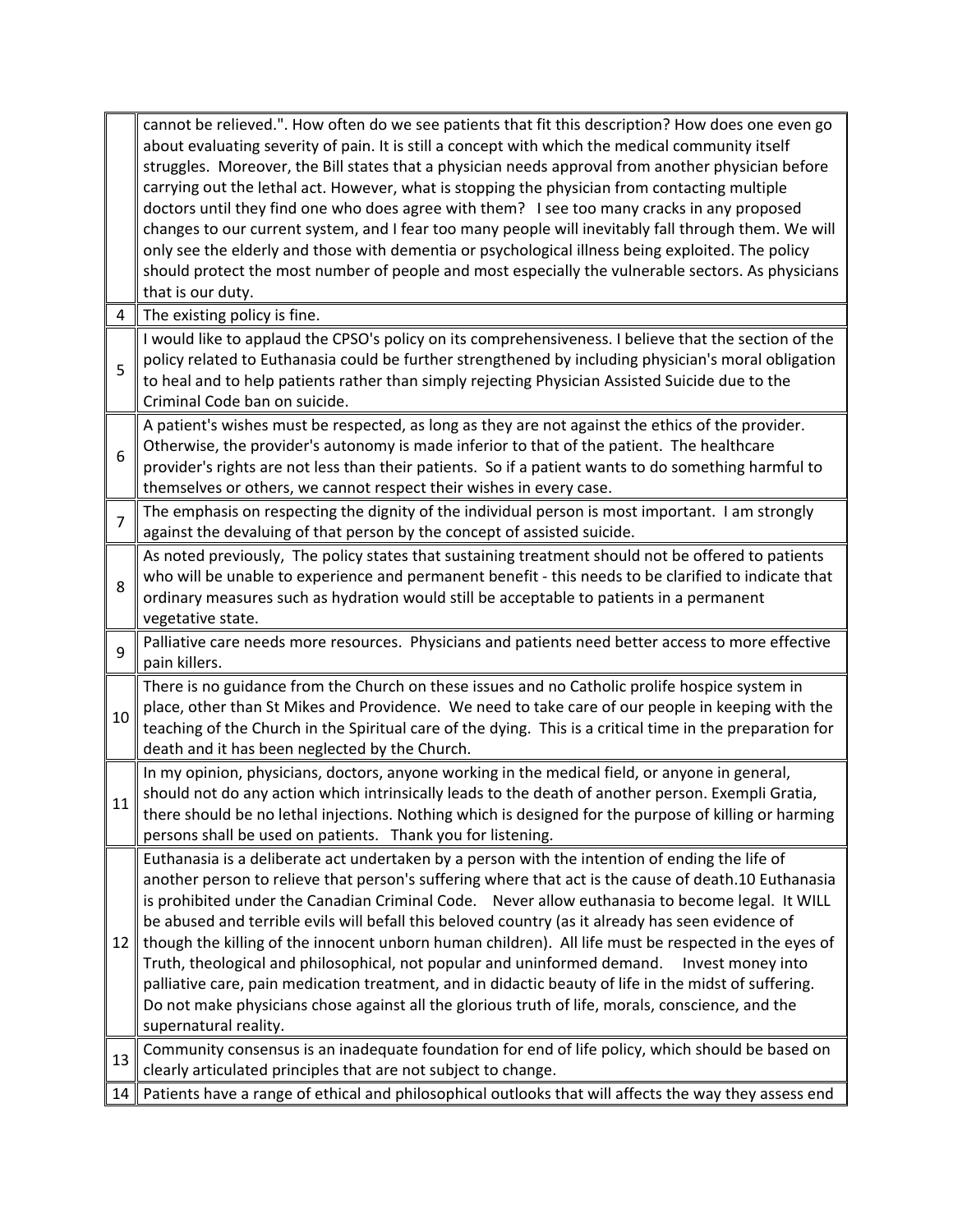|    | of life option. Patients also rely on their physicians to understand how to "feel" about their                                                                                                           |
|----|----------------------------------------------------------------------------------------------------------------------------------------------------------------------------------------------------------|
|    | condition and options. The CPSO needs to determine what is and what will ensure continued trust                                                                                                          |
|    | between doctors and patients. Patients need to know that there are some things that their doctor                                                                                                         |
|    | will not do and that the medical profession itself has a vision of the human person that's how all                                                                                                       |
|    | people should be treated. The policy needs to reflect that.                                                                                                                                              |
|    | the preference and integrity of physicians needs to be considered in the decision making process                                                                                                         |
| 15 | just because a patient requests something, it does not mean that should be acted upon e.g.                                                                                                               |
|    | physician assisted suicide                                                                                                                                                                               |
|    | I think there should be more of an emphasis on palliative care treatments, especially in regards to                                                                                                      |
|    | dementia patients. I think that families should have it explained to them what end of life looks like                                                                                                    |
| 16 | and how suffering can be eased with medication and spiritual fulfilment (if they identify with a faith<br>institution). Families need closer when someone is sick and dying, and one way to achieve this |
|    | closer is by seeing how life naturally ends. Abruptly ending someone's life is not going to give                                                                                                         |
|    | anyone in the family closer, and it goes against humanity.                                                                                                                                               |
|    | As of now, it seems that the policy is against the use of euthanasia. I must stress the importance of                                                                                                    |
|    | this point being kept, as there are no 100% certainties that a person can not recover even if it                                                                                                         |
| 17 | seems that all hope is lost. If we grow in our suffering through every day trials, how is this not true                                                                                                  |
|    | of suffering the approach of death? The fact that there may still be hope for someone's life makes                                                                                                       |
|    | the use of euthanasia very wrong.                                                                                                                                                                        |
|    | It is timely that the CPSO are now becoming more engaged with end of life issues at a time when                                                                                                          |
| 18 | the public are correctly speaking out about the need to support patient's wishes about the choice                                                                                                        |
|    | to have control over approaching death, including the right to have assistance from a physician On                                                                                                       |
|    | the other hand .each physician can choose to opt in or out of providing such help.                                                                                                                       |
| 19 | Would be nice to emphasize advance care planning is really about unpacking patient values not                                                                                                            |
|    | about picking specific treatment options.                                                                                                                                                                |
| 20 | Thank you - I have written enough.                                                                                                                                                                       |
|    | Re:religious and cultural values- these are often invoked as reasons why CPR must be offered or life                                                                                                     |
| 21 | support cannot be withdrawn. By your statement, I assume you mean treat them respectfully, do                                                                                                            |
|    | not dismiss their values and not that we should provide unhelpful and even harmful care because                                                                                                          |
|    | someone says their religion requires it.                                                                                                                                                                 |
|    | Assisted suicide should not be criminalized. Although I personally clearly do not suport this aproach                                                                                                    |
| 22 | I feel that allowing this as an option for very special cases is a fundamental aspect of respect for                                                                                                     |
|    | individual patients' values and beliefs. Furthermore it seems problematic to force patients fighting<br>for a right to die in court, to go abroad or use brute force                                     |
| 23 |                                                                                                                                                                                                          |
| 24 | I am grateful for my caring and competent family doctor and this topic has been discussed with him.                                                                                                      |
| 25 | DNR discussion and permission should be on every drivers license along with organ donation.                                                                                                              |
|    | We treat our pets in a more humane way at end of life compared to our loved ones                                                                                                                         |
|    | While physicians should respect beliefs and culture to some extent  there must be limits. Limits<br>should include beliefs which contradict Canadian values - ie. a male head of household should not    |
|    | have sole decision-making authority over all the household members (especially girls and women).                                                                                                         |
| 26 | Also I believe we need to have a discussion around placing limits on how long people are kept alive                                                                                                      |
| 27 | when they are essentially dead (eg. vegetative state, long-term come, locked-in). These limits need                                                                                                      |
|    | to be assessed with several considerations: suffering of patient with locked-in syndrome, suffering                                                                                                      |
|    | of family members, monopolization of health care resources while others are being short-changed.                                                                                                         |
|    | Your review of the policy is timely.                                                                                                                                                                     |
|    |                                                                                                                                                                                                          |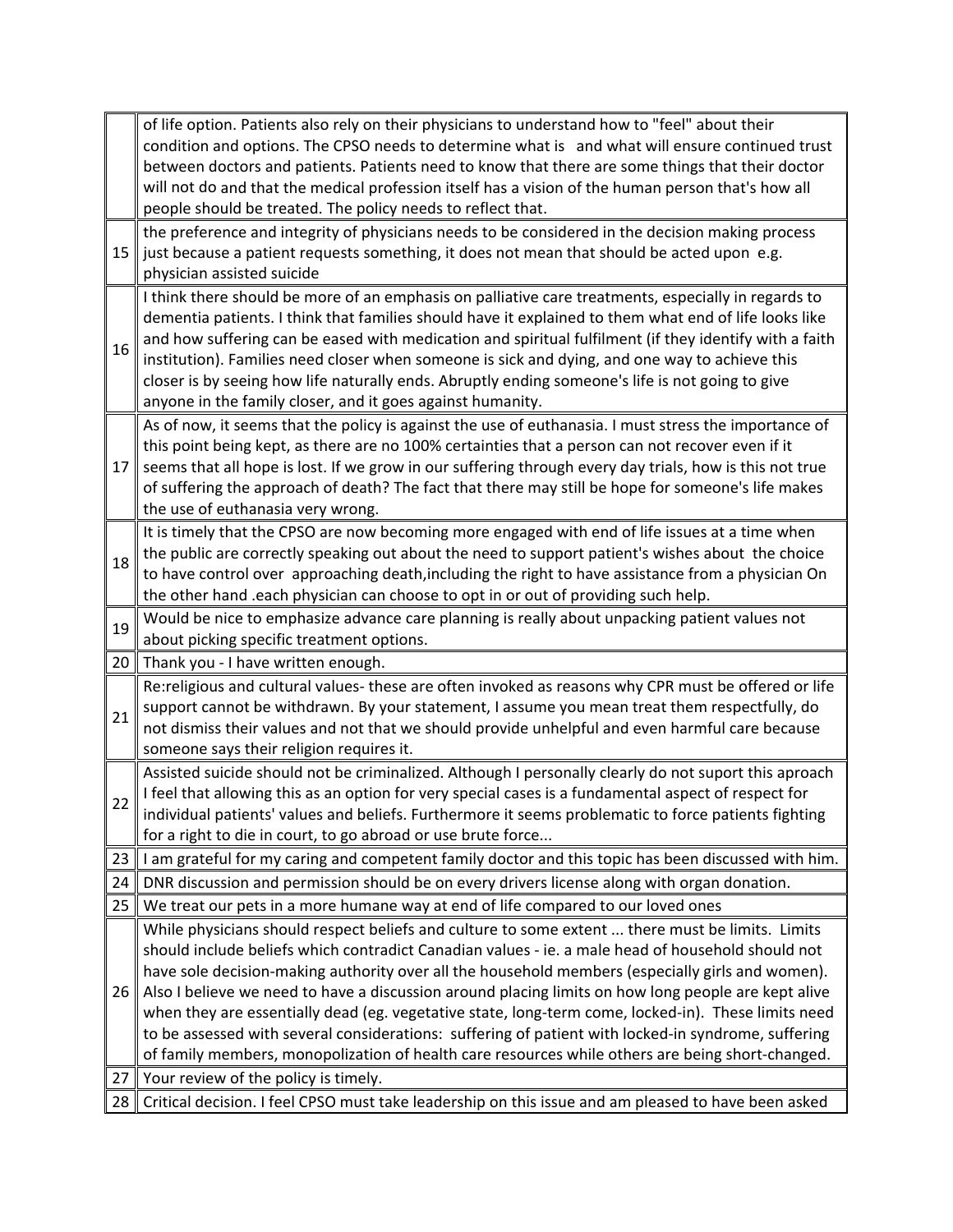|    | to participate.                                                                                           |
|----|-----------------------------------------------------------------------------------------------------------|
|    | The decision of end of life is one if not the most important decision we will make. This is a very        |
| 29 | confusing and stressful time and the more the doctor speaks with the patient the better. Life is          |
|    | important but we all will die and we require specific attention from the doctor even if it is not their   |
|    | usual outcome of prolonging life.                                                                         |
|    | WHEN I am terminal or facing a life threatening illness I want the right to be able to choose when        |
| 30 | to end my life, in other words, I would like assisted suicide, by means of pain management drugs          |
|    | that might end my life simply and painlessly. if we can put down our beloved pets, then I want to         |
|    | be able to decide, not my children or my spouse (unless authorized) when I have had enough.               |
| 31 | Current laws are barbaric and must be changed. The College should be actively engaged in                  |
|    | advocating that change.                                                                                   |
|    | I strongly believe that euthanasia should be an option in end of life care. I have personally watched     |
| 32 | my mother suffer through her death, which, had she been an animal, would have been facilitated            |
|    | and made so much easier through euthanasia. Why can we treat animals more humanely than we                |
|    | treat people? The suffering she went through was, despite strong physician care, inhumane.                |
|    | The option of permitting assisted suicide must be addressed and the medical community has a               |
| 33 | responsibility to move this debate forward -- that is to allow assisted suicide.                          |
|    | Physicians only need to talk to patient or family member that has been appoint by patient and not         |
| 34 | poll other members of family                                                                              |
| 35 | no                                                                                                        |
| 36 | Doctors need legal representation to help deal with religious end of life disputes. Too much              |
|    | pressure to understand everyone's wishes and choices.                                                     |
|    | Although religious and personal beliefs are an integral part of society they do not out weigh the         |
|    | inherent rights of an individual. To be blunt, if I am dying, no one else has the right to tell me to     |
| 37 | suffer. Living wills and family conversations do need to be part of the solution however. I have          |
|    | watched family and friends go through horrendous ordeals and consider what would be currently             |
|    | viewed as homicide. It is time to have a serious practical discussion.                                    |
|    | I would like to see the policy currently labelled as euthanasia and assisted suicide changed.             |
| 38 | would like to see the CPSO support medically assisted dying for grievously ill patients who have          |
|    | requested help in ending their suffering.<br>Since this is currently against the law, I would like to     |
|    | see the CPSO lobby for legislation changes that would make this treatment legal.                          |
|    | In the last set of questions you ask if it is the physicians role to ask patient about end of life values |
|    | etc when they need it. I would say that IF possible, this conversation should take place between          |
|    | patient and doctor and be billable to OHIP earlier than the end. Especially if there is a family          |
|    | practice relationship. Education for the family about end of life procedures -- when do you provide       |
|    | that? gather round for a video on intubation? not sure how it will be received if left too close to       |
|    | event. Finally, not all MDs are comfortable with the dying, and palliation. That is ok. BUT there has     |
| 39 | to be mechanisms in place where they can bring in other MDs or defer to others on the                     |
|    | interdisciplinary team to ensure that the care is complete and done. So there needs to be an order        |
|    | set of what needs to be done at palliation decision. Just like there is for a new diabetic. Who taught    |
|    | what, what decision did the patient make and where is it recorded, and who knows. etc. Need               |
|    | clearer directions for who can pronounce death in what situations outside of hospital. Nursing            |
|    | Homes call ambulance because their own NH MDs don't want to come in to pronounce when they                |
|    | have full day jobs elsewhere. This needs clarity and enforcement. Thank u.                                |
| 40 | many patients are requesting information and assistance with euthanasia and end of life suicide it        |
|    | is the resposibility of physicians to discuss this with patients many physicians favour the               |